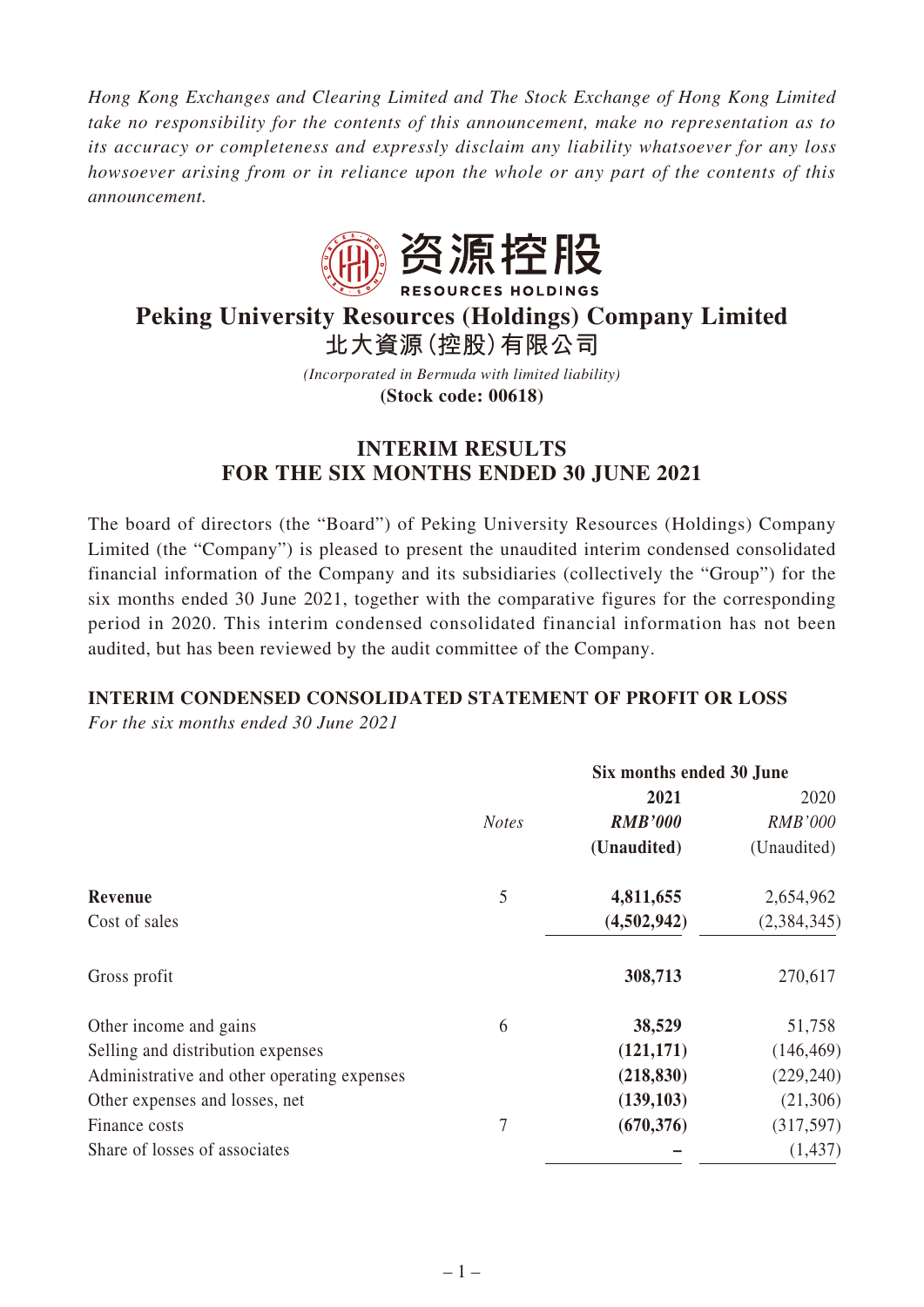|                                                                         |              | Six months ended 30 June |                   |
|-------------------------------------------------------------------------|--------------|--------------------------|-------------------|
|                                                                         |              | 2021                     | 2020              |
|                                                                         | <b>Notes</b> | <b>RMB'000</b>           | <b>RMB'000</b>    |
|                                                                         |              | (Unaudited)              | (Unaudited)       |
| Loss before tax                                                         |              | (802, 238)               | (393, 674)        |
| Income tax expense                                                      | 9            | (172, 604)               | (97, 254)         |
| Loss for the period                                                     | 8            | (974, 842)               | (490, 928)        |
| <b>Attributable to:</b>                                                 |              |                          |                   |
| Owners of the parent                                                    |              | (921, 204)               | (458, 084)        |
| Non-controlling interests                                               |              | (53, 638)                | (32, 844)         |
|                                                                         |              | (974, 842)               | (490, 928)        |
| Loss per share attributable to ordinary equity<br>holders of the parent |              |                          |                   |
| Basic and diluted                                                       |              | $RMB(14.36)$ cents       | $RMB(7.14)$ cents |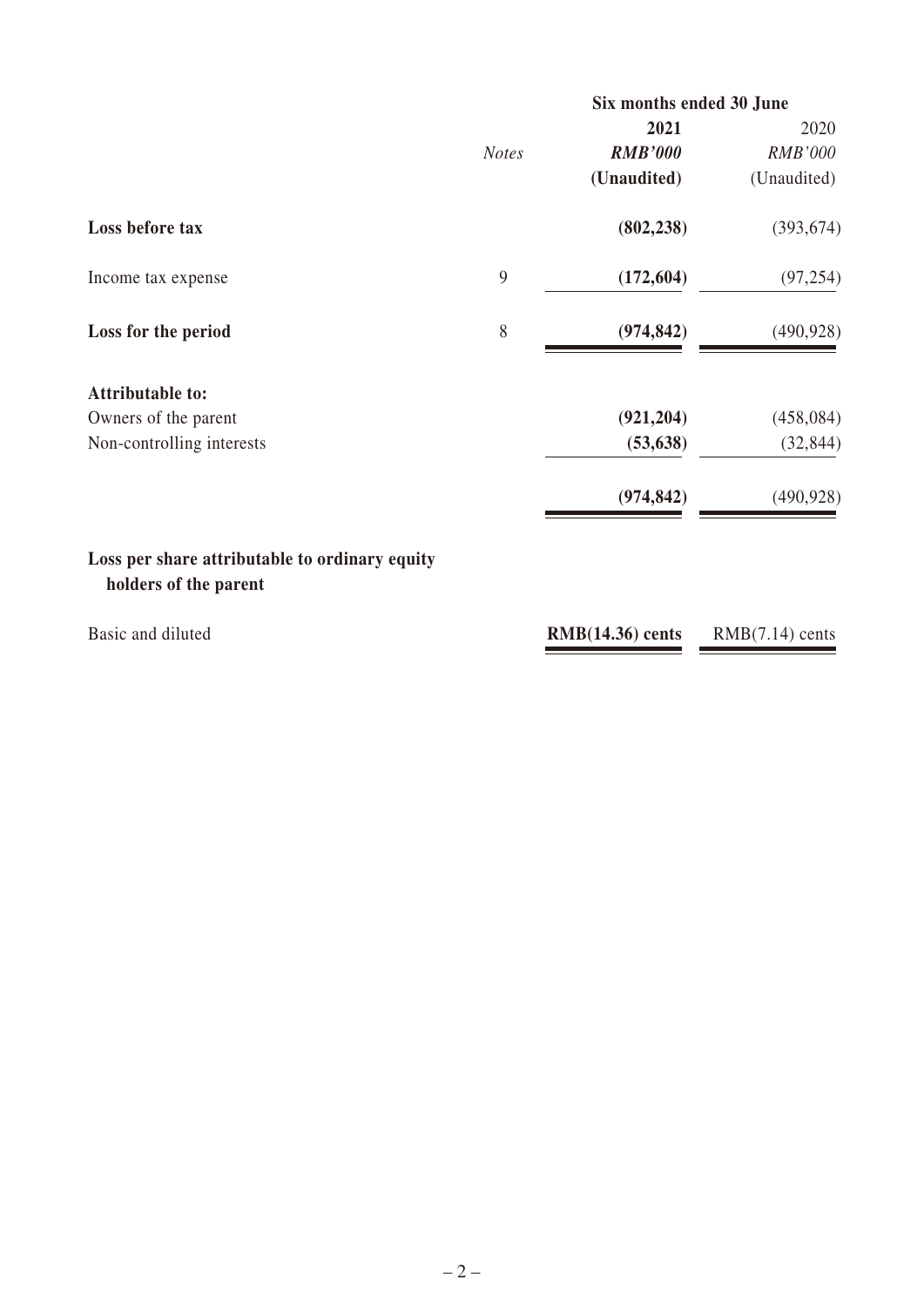# **INTERIM CONDENSED CONSOLIDATED STATEMENT OF COMPREHENSIVE INCOME**

*For the six months ended 30 June 2021*

|                                                     | Six months ended 30 June |                |  |
|-----------------------------------------------------|--------------------------|----------------|--|
|                                                     | 2021                     | 2020           |  |
|                                                     | <b>RMB'000</b>           | <b>RMB'000</b> |  |
|                                                     | (Unaudited)              | (Unaudited)    |  |
| <b>LOSS FOR THE PERIOD</b>                          | (974, 842)               | (490, 928)     |  |
| Other comprehensive loss:                           |                          |                |  |
| Item that may be reclassified to profit or loss:    |                          |                |  |
| Exchange differences on translation of foreign      |                          |                |  |
| operations                                          | (12,963)                 | (16, 164)      |  |
| Other comprehensive loss for the period, net of tax | (12,963)                 | (16, 164)      |  |
| Total comprehensive loss for the period             | (987, 805)               | (507,092)      |  |
| Total comprehensive loss for the period             |                          |                |  |
| attributable to:                                    |                          |                |  |
| Owners of the parent                                | (934, 431)               | (474, 487)     |  |
| Non-controlling interests                           | (53, 374)                | (32,605)       |  |
|                                                     | (987, 805)               | (507,092)      |  |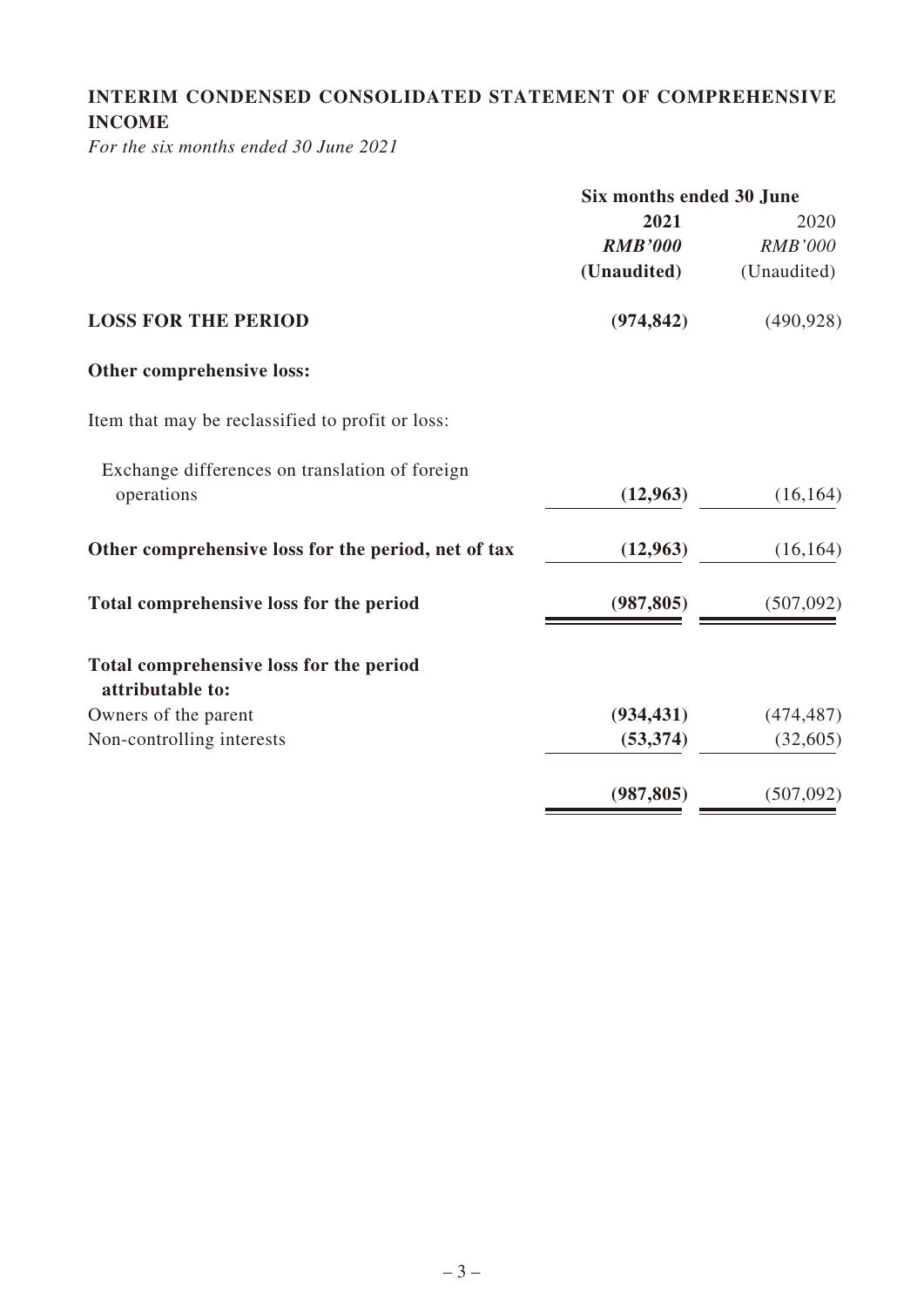# **INTERIM CONDENSED CONSOLIDATED STATEMENT OF FINANCIAL POSITION**

*At 30 June 2021*

|                                                 |              | 30 June        | 31 December    |
|-------------------------------------------------|--------------|----------------|----------------|
|                                                 |              | 2021           | 2020           |
|                                                 | <b>Notes</b> | <b>RMB'000</b> | <b>RMB'000</b> |
|                                                 |              | (Unaudited)    | (Audited)      |
| <b>Non-current assets</b>                       |              |                |                |
| Property, plant and equipment                   | 12           | 86,830         | 87,843         |
| Investment properties                           |              | 1,819,484      | 1,523,097      |
| Right-of-use assets                             |              | 13,447         | 18,878         |
| Other intangible assets                         |              | 3,857          | 4,465          |
| Investments in associates                       |              | 734            | 752            |
| Deferred tax assets                             |              | 107,264        | 107,264        |
|                                                 |              | 2,031,616      | 1,742,299      |
| <b>Current assets</b>                           |              |                |                |
| Properties under development                    |              | 17, 177, 269   | 18,243,990     |
| Properties held for sale                        |              | 11,070,007     | 12,001,730     |
| Inventories                                     |              | 289,261        | 531,193        |
| Trade and bills receivables                     | 13           | 1,056,886      | 1,040,140      |
| Prepayments, other receivables and other assets |              | 2,414,825      | 1,767,755      |
| Prepaid tax                                     |              | 685,084        | 685,084        |
| Other current assets                            |              | 315,227        | 315,227        |
| Restricted cash                                 |              | 400,246        | 461,300        |
| Cash and cash equivalents                       |              | 1,165,906      | 1,401,854      |
|                                                 |              | 34,574,711     | 36,448,273     |
| <b>Current liabilities</b>                      |              |                |                |
| Trade payables                                  | 14           | 3,367,445      | 4,920,330      |
| Other payables and accruals                     |              | 20,006,960     | 18,882,542     |
| Interest-bearing bank and other borrowings      |              | 12,058,229     | 12,173,944     |
| Tax payable                                     |              | 2,565,565      | 2,616,625      |
| Lease liabilities                               |              | 9,374          | 9,454          |
| Provision                                       |              | 78,775         | 78,775         |
|                                                 |              | 38,086,348     | 38,681,670     |
| <b>Net current liabilities</b>                  |              | (3,511,637)    | (2,233,397)    |
| <b>Total assets less current liabilities</b>    |              | (1,480,021)    | (491,098)      |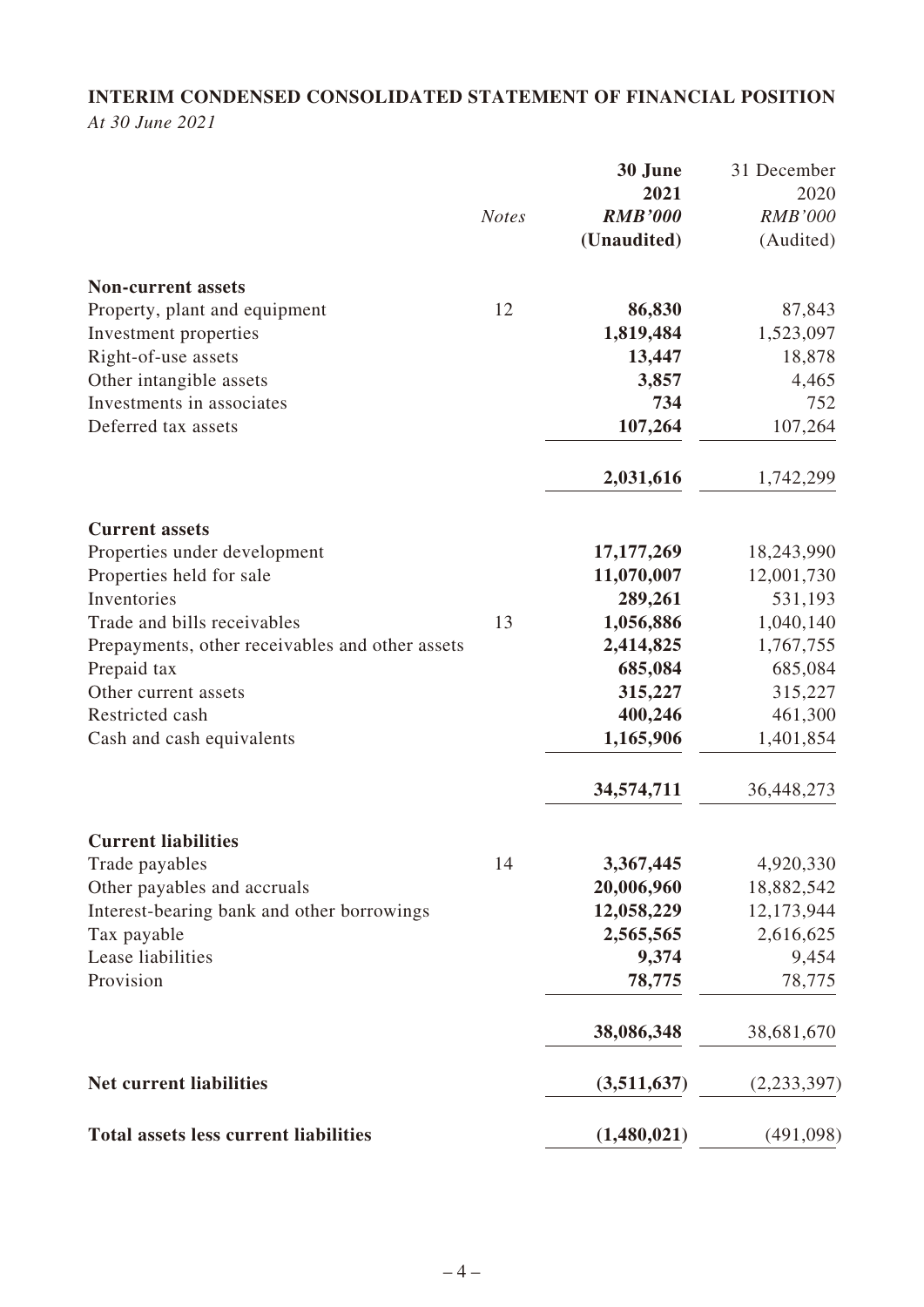|                                             | 30 June        | 31 December    |
|---------------------------------------------|----------------|----------------|
|                                             | 2021           | 2020           |
|                                             | <b>RMB'000</b> | <b>RMB'000</b> |
|                                             | (Unaudited)    | (Audited)      |
| <b>Non-current liabilities</b>              |                |                |
| Lease liabilities                           |                | 1,118          |
| Deferred tax liabilities                    | 215,742        | 215,742        |
|                                             | 215,742        | 216,860        |
| <b>NET LIABILITIES</b>                      | (1,695,763)    | (707, 958)     |
| <b>Capital and reserves</b>                 |                |                |
| Issued capital                              | 545,335        | 545,335        |
| Reserves                                    | (3,323,901)    | (2,389,470)    |
| Equity attributable to owners of the parent | (2,778,566)    | (1,844,135)    |
| Non-controlling interests                   | 1,082,803      | 1,136,177      |
| <b>TOTAL DEFICIT</b>                        | (1,695,763)    | (707, 958)     |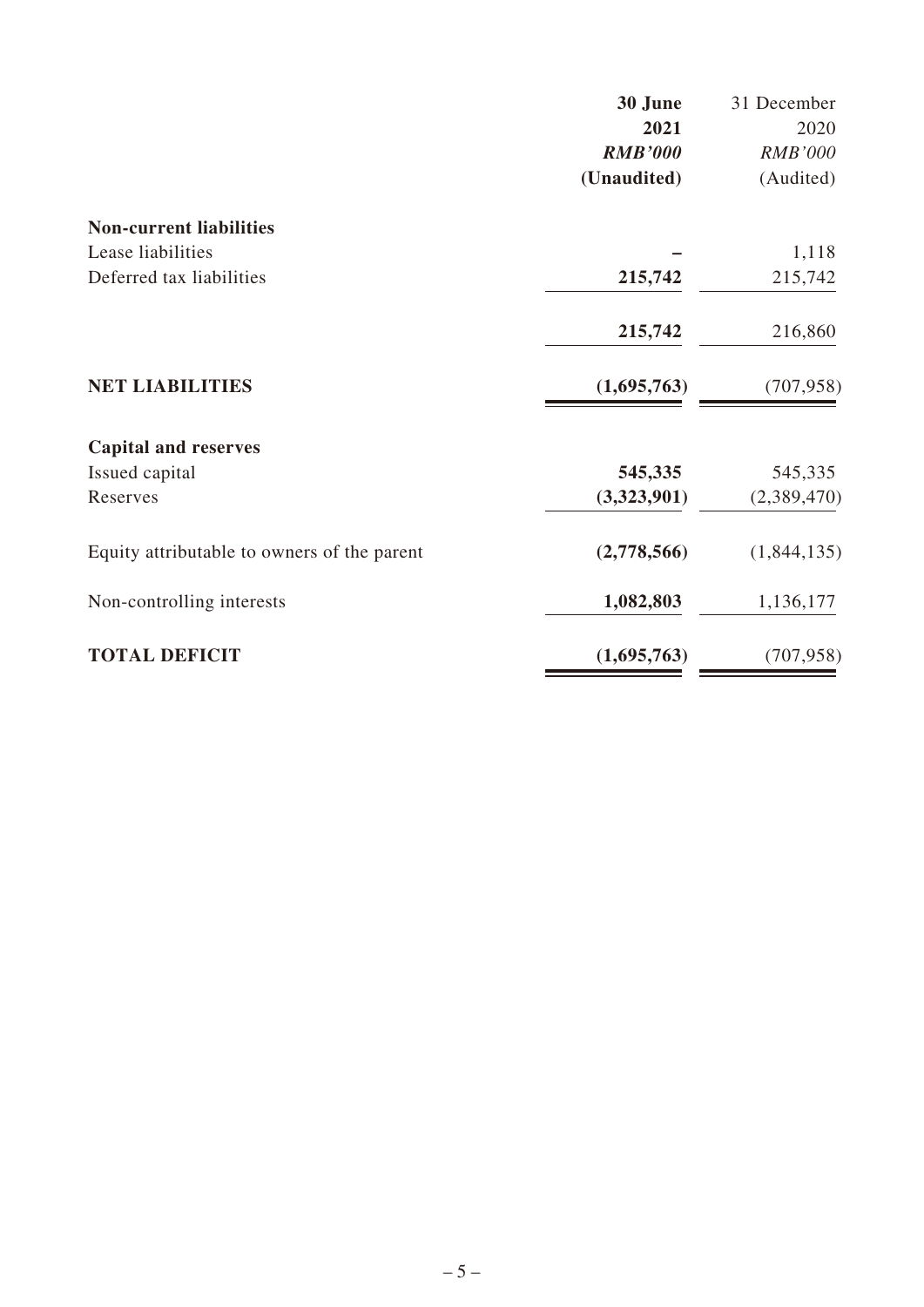#### **NOTES TO INTERIM CONDENSED CONSOLIDATED FINANCIAL INFORMATION**

*For the six months ended 30 June 2021*

#### **1. CORPORATE INFORMATION**

Peking University Resources (Holdings) Company Limited (the "Company") is a limited liability company incorporated in Bermuda. The head office and principal place of business of the Company are located at Room 2303, 23/F, COFCO Tower, 262 Gloucester Road, Causeway Bay, Hong Kong.

During the period, the Company and its subsidiaries (collectively referred to as the "Group") were involved in the following principal activities:

- distribution of information products;
- property development; and
- property investment

As at 30 June 2021, the Company was owned as to approximately 60.01% by Founder Information (Hong Kong) Limited which was in turn owned effectively as to approximately 81.64% by 北大方正集團有 限公司 (Peking University Founder Group Company Limited\*) ("Peking Founder", together with its subsidiaries, the "Peking Founder Group"). In the opinion of the directors, the ultimate holding company is 北大資產經營有限公司 (Peking University Asset Management Company Limited\*) as at 30 June 2021, which is established in the People's Republic of China (the "PRC").

#### **2. BASIS OF PREPARATION**

The interim condensed consolidated financial information for the six months ended 30 June 2021 has been prepared in accordance with Hong Kong Accounting Standards ("HKAS") 34 Interim Financial Reporting. The interim condensed consolidated financial information does not include all the information and disclosures required in the annual financial statements, and should be read in conjunction with the Group's annual consolidated financial statements for the year ended 31 December 2020.

#### **Going concern basis**

The Group incurred a net loss of RMB974,842,000 for the six months ended 30 June 2021. As at 30 June 2021, the Group had a net deficit attributable to the owners of the parent of RMB2,778,566,000 and the Group's current liabilities exceeded its current assets by RMB3,511,637,000. Other than the above, the following are the conditions that may cast significant doubt on the Group's ability to continue as a going concern:

#### *Breaches of loan covenants and loan defaults*

In 2019, Peking Founder defaulted on its bond redemption of RMB2,000,000,000 and the Group defaulted on its loan repayments of RMB1,211,770,000, resulting in borrowings of RMB11,147,071,000 becoming repayable on demand as at 31 December 2019 because these defaults caused breaches of loan covenants of the Group's borrowings. In 2020, the Group also defaulted on its loan repayments of RMB8,201,000,000. As at 31 December 2020, the Group's borrowings repayable within one year amounted to RMB35,000,000 and the Group's borrowings repayable on demand amounted to RMB12,138,944,000 which arose from the aforementioned defaults in 2019 and 2020.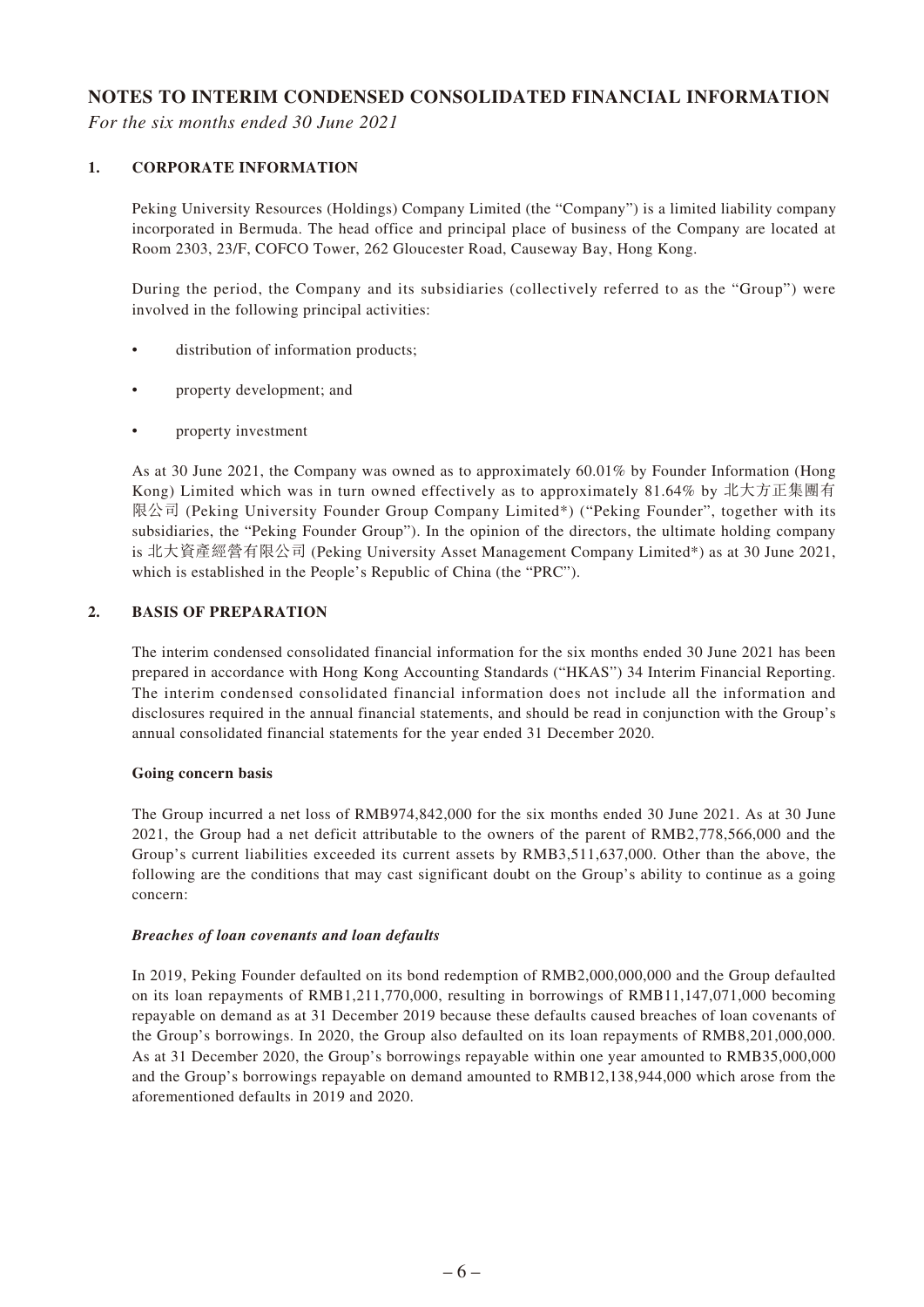In February 2020, Bank of Beijing applied to The First Intermediate People's Court of Beijing (the "Beijing Court") for the initiation of reorganisation procedures against Peking Founder (the "Peking Founder Reorganisation") and a liquidation team which consisted of the People's Bank of China, Ministry of Education, relevant financial regulatory institutions and relevant functional departments of Beijing was appointed as the administrator of Peking Founder (the "Administrator"), details of which are included in the Company's announcement dated 18 February 2020.

On 29 January 2021, the Company received a notification letter from the Administrator that Zhuhai Huafa Group Co., Ltd. (on behalf of Zhuhai State-owned Assets), Ping An Insurance (Group) Company of China Ltd. and Shenzhen SDG Group Co., Ltd. (collectively referred to as the "Investors") formed a consortium as investors of restructuring Peking Founder. The Company received a notification letter from the Administrator on 30 April 2021, which stated that the Investors entered into a restructuring investment agreement on 30 April 2021. On 5 July 2021, the Company received a notification letter from the Administrator, which stated that a written civil ruling served by Beijing Court was received by it on the same day, in which it was held that the Peking Founder Reorganisation was approved and the restructuring procedure was terminated.

#### *Legal actions initiated by lenders*

In November and December 2019, the Group received (1) a pre-litigation property attachment, which aimed to freeze the bank account balances or impound or seize other equivalent assets of the borrower with the equivalent amount of the borrowings in concern, issued by Xining City Intermediate People's Court of Qinghai Province (the "Xining City Court") in relation to borrowings of RMB2,320,000,000, (2) legal proceedings in Dongguan City Third People's Court of Guangdong Province (the "Dongguan City Court") requiring the repayment of principal, interest and default penalty of a loan amounting to RMB1,061,770,000 (later changed to RMB773,656,000), and (3) an application for arbitration of a securities conflict case in Shenzhen Court of International Arbitration (the "Shenzhen Court") requiring the payment of principal involved in the relevant securities and the expected revenue amounting to RMB496,991,000.

In August and September 2020, the Group received (1) a writ of summons in respect of a dispute over borrowings amounting to RMB570,000,000, whereupon the lender requested one of the Group's subsidiaries to pay the general repurchase amount and the premium repurchase amount totaling approximately RMB600,000,000 in relation to the relevant borrowings, and grant a preferential right of compensation on the collateral provided by another subsidiary within the scope of the creditor's rights determined by the aforementioned judgement, of which the legal case has been admitted by the Intermediate People's Court of Fuzhou City, Fujian Province (the "Fuzhou City Court"), and (2) a pre-litigation property attachment, issued by the Intermediate People's Court of Shijiazhuang City, Hebei Province (the "Shijiazhuang City Court"), against the Group's properties valued not more than RMB314,000,000 in relation to borrowings of RMB280,000,000.

Based on the latest information available to the Group, the plaintiff who applied for the pre-litigation property attachment in the Xining City Court did not initiate further legal proceedings against the Group, the Shijiazhuang City Court has released the pre-litigation property attachment, and the Dongguan City Court and the Shenzhen Court have terminated the aforementioned trial or arbitration. Based on the civil judgement from the Fuzhou City Court received by the Group on 15 March 2021, two of the Group's subsidiaries, as defendants, are liable to repay the principal amount of the borrowings as well as the corresponding interests to the plaintiff.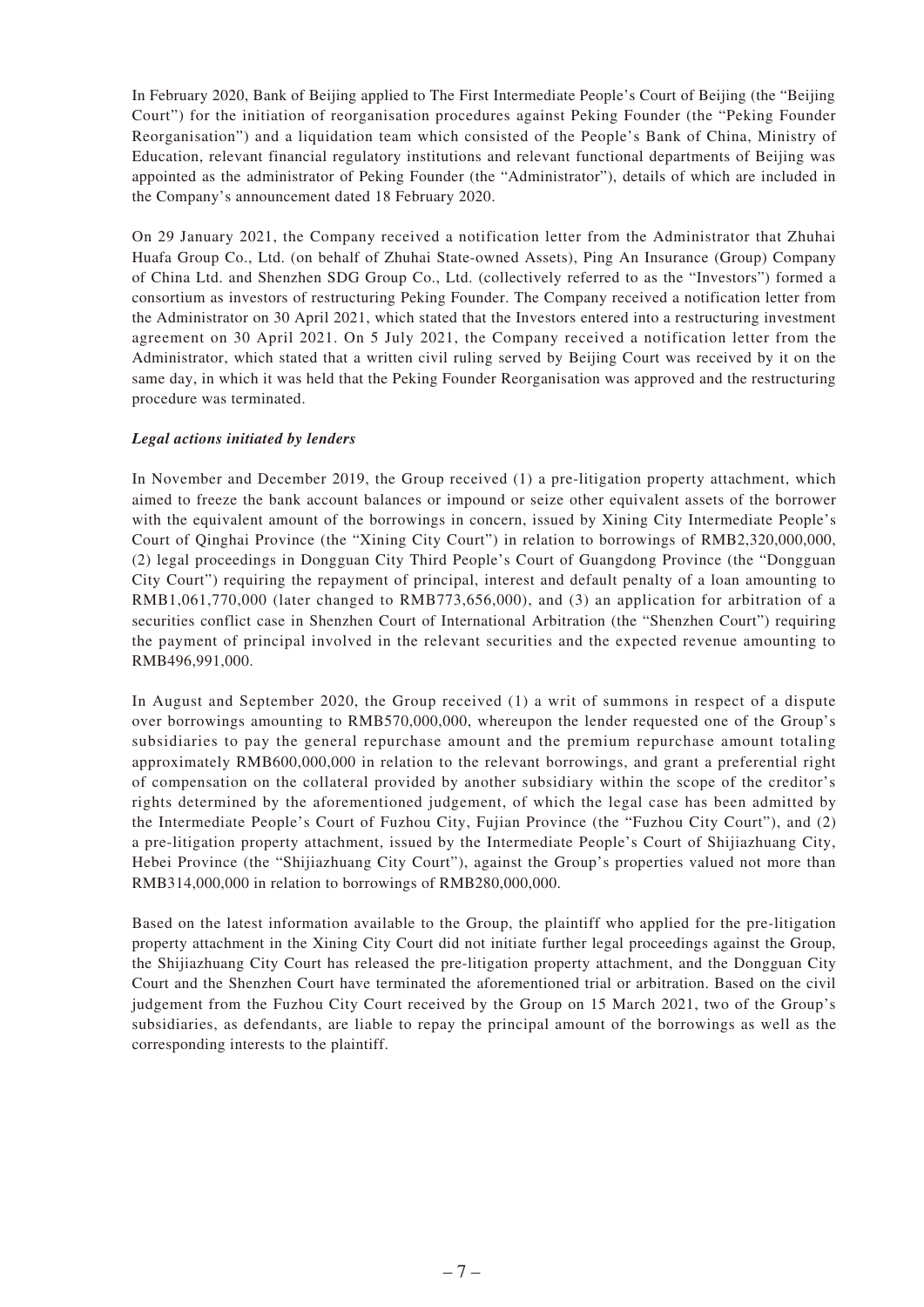The Group has been involved in the following major legal actions initiated by lenders after the reporting period:

- (1) In August 2021, a lender filed a civil complaint in the Intermediate People's Court of Nanchang, Jiangxi Province against one of the Group's subsidiaries in respect of the outstanding debts amounting to RMB1,035,850,924.54. In December 2021, the Intermediate People's Court of Nanchang, Jiangxi Province issued a civil judgment, which ruled that the subsidiary shall repay to the lender the principal amount of the loan of RMB400 million together with the outstanding interest up to the date of actual repayment and the default payment, and that the lender shall have a prioritized right to compensation over the proceeds from the discounting, auction or sale of the state-owned land use rights mortgaged by the subsidiary. In January 2022, the subsidiary filed an appeal against the judgment with the Intermediate People's Court of Nanchang, Jiangxi Province;
- (2) In August 2021, a lender filed a civil complaint in the Shanghai Financial Court against various subsidiaries of the Group in respect of the outstanding debts amounting to RMB413,640,127.62. In December 2021, a mediation agreement was entered into between the relevant subsidiaries and the lender. In January 2022, a civil mediation letter was issued by the Shanghai Financial Court;
- (3) In August 2021, a lender filed a civil complaint in the Shanghai Financial Court against two of the Group's subsidiaries in respect of the outstanding debts amounting to RMB716,171,285.90. In December 2021, a mediation agreement was entered into between the relevant subsidiaries and the lender. In January 2022, a civil mediation letter was issued by the Shanghai Financial Court;
- (4) In August 2021, a lender filed a civil complaint in the Shanghai Financial Court against one of the Group's subsidiaries in respect of the outstanding entrusted loans amounting to RMB982,523,221.99. In September 2021, the lender filed an application to the Shanghai Financial Court to add another subsidiary of the Group as a defendant of the same case. In December 2021, a mediation agreement was entered into between the relevant subsidiaries and the lender. In January 2022, a civil mediation letter was issued by the Shanghai Financial Court;
- (5) In August 2021, a lender filed a civil complaint in the Xining City Court against, among other, two of the subsidiaries of the Group in respect of the outstanding debts amounting to approximately RMB1,510 million (the lender changed the amount of outstanding debts of the case to RMB1,458,513,421.66 in December 2021);
- (6) In August 2021, a lender filed a civil complaint in the Xining City Court against, among others, one of the Group's subsidiaries in respect of the outstanding entrusted loans amounting to approximately RMB631 million;
- (7) In August 2021, Kunshan Hi-Tech Electronic Arts Creative Industry Development Co., Limited\* ("Kunshan Hi-Tech") filed a civil complaint in the Intermediate People's Court of Suzhou, Jiangsu Province against a subsidiary of the Company in respect of the outstanding debts amounting to RMB178,517,969.43;
- (8) In October 2021, the People's Court of Haidian District, Beijing made an order that 70% of the equity interests of one of the Group's subsidiaries shall be auctioned and sold;
- (9) In November 2021, a former substantial shareholder of the Company filed a civil legal proceeding in the First Intermediate People's Court of Beijing against one of the Group's subsidiaries in respect of the outstanding debts claimed to be amounting to approximately RMB7,926 million;
- (10) In December 2021, the People's Court of Haidian District, Beijing made an order that 70% of the equity interests of one of the Group's subsidiaries shall be frozen; and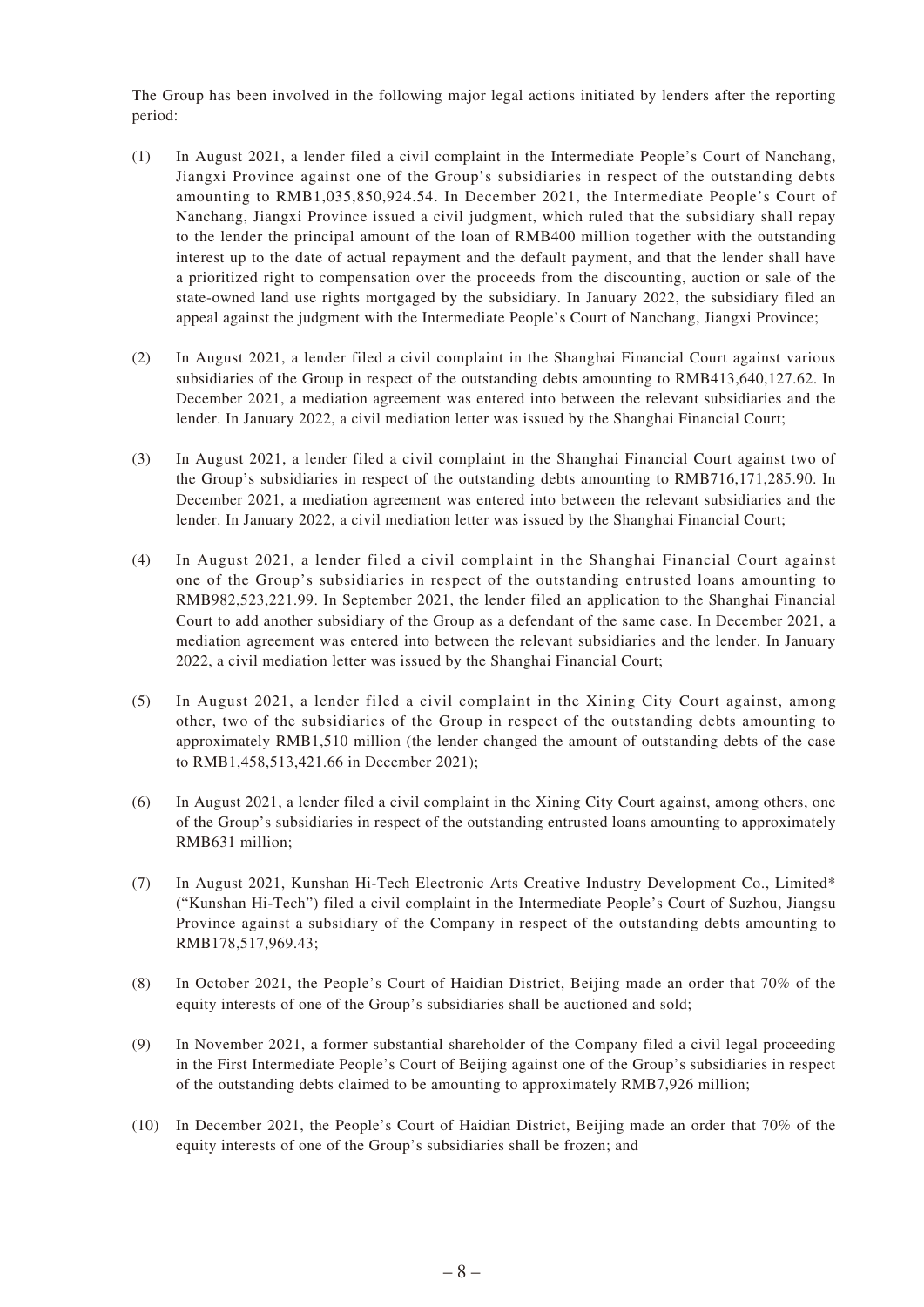(11) The Group received a notice in January 2022 from the Dongguan City Court regarding an Amended Application for Realisation of Pledged Interests\* filed by a lender against a subsidiary of the Company with the Dongguan City Court, which sought a decision from the Dongguan City Court for the auction, sale or otherwise the legal disposition of specified properties of the subsidiary of the Company to repay in priority the outstanding debt of RMB1,142,789,983.70 (calculated up to 15 November 2021).

#### *Winding up petition against Founder Information*

On 28 October 2020, The Bank of New York Mellon, London Branch filed a petition at the High Court of Hong Kong for the winding up of Founder Information, the immediate holding company of the Company, on the ground that Founder Information was unable to pay a debt arising from bonds issued by another subsidiary of Founder Information in which Founder Information is the guarantor of such bonds (the "Petition").

On 5 March 2021, a sealed regulating order was issued by the High Court of Hong Kong regarding the appointment of the liquidators of Founder Information, which shall have the powers, including but not limited to, taking possession of the property of Founder Information and selling any of the property of Founder Information (including the shares of the Company) by way of public auction or private contract, with power to transfer the whole of it to any person or to sell the same in parcels. Founder Information (acting by the Liquidators) has conducted several sales of the Company's shares during June to November 2021. As at the date of this announcement, Founder Information (acting by the Liquidators) beneficially owned 13,719,434 shares in the Company, representing approximately 0.21% of the issued share capital of the Company. As a result, Founder Information (acting by the Liquidators) ceased to be a substantial shareholder of the Company.

All of the above conditions indicate the existence of material uncertainties which may cast significant doubt on the Group's ability to continue as a going concern.

In view of such circumstances, the board of directors of the Company (the "Board") has given careful consideration to the future liquidity of the Group and its available sources of financing in assessing whether the Group will have sufficient financial resources to continue as a going concern. Certain measures have been taken to mitigate the liquidity pressure and to improve the Group's financial position which include, but are not limited to, the following:

- (i) The Group has actively negotiating with existing lenders for loan extension, the waiver of the repayable on demand clause and breach of the undertaking and restrictive covenant requirements of certain bank and other borrowings.
- (ii) The management of the Group has prepared a business strategy plan, which have been reviewed by the board of directors of the Company. The business strategy plan mainly focuses on the acceleration of pre-sale of suitable properties of the Group as well as the implementation of cost control measurements, and the disposal of certain inefficient assets to reduce the financial burden of the Group.

The Board is of the opinion that, taking into account the above measures which may bring in additional new sources of financing to the Group, the Group will have sufficient working capital to finance its operations and meet its financial obligations as and when they fall due within the next twelve months. Accordingly, the Group will have sufficient financial resources to continue as a going concern.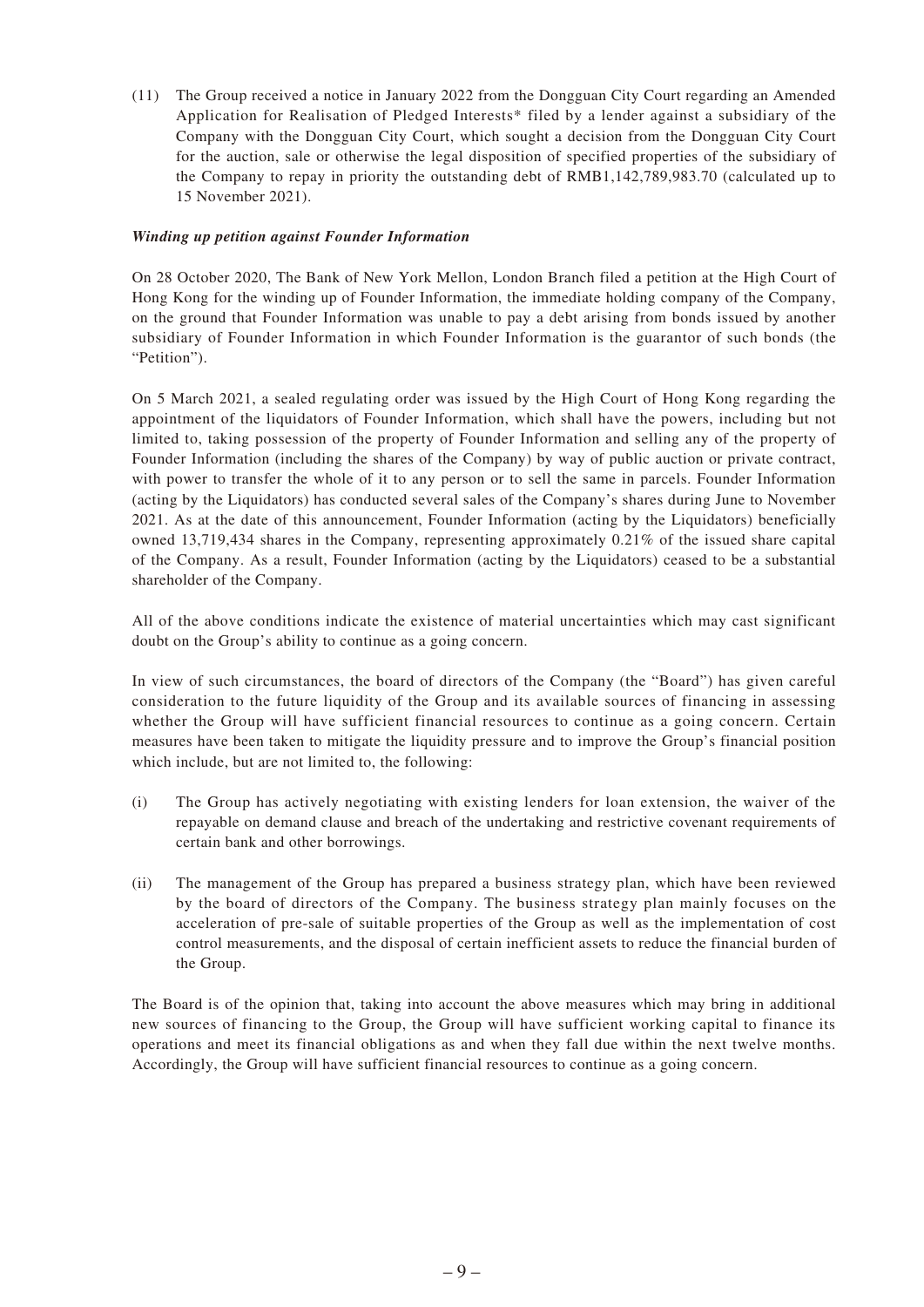Notwithstanding the above, significant uncertainties exist as to whether management of the Group will be able to implement the aforementioned plans and measures. Whether the Group will be able to continue as a going concern will depend upon the Group's ability to generate adequate financing and operating cash flows through the following:

- (i) successfully negotiating with the Group's existing lenders to seek extension of the due dates of the Group's borrowings;
- (ii) successfully carrying out the Group's business strategy plan and cost control measures and completing the disposal of inefficient assets so as to improve the Group's working capital and cash flow position; and
- (iii) successfully obtaining additional new sources of financing going forward.

Should the Group be unable to operate as a going concern, adjustments may have to be made to write down the carrying values of the Group's assets to their recoverable amounts, to provide for further liabilities which might arise, and to reclassify non-current assets and non-current liabilities as current assets and current liabilities, respectively. The effects of these adjustments have not been reflected in these interim condensed consolidated financial information.

#### **3. ADOPTION OF NEW AND REVISED HONG KONG FINANCIAL REPORTING STANDARDS**

In the current period, the Group has adopted all the new and revised HKFRSs issued by the HKICPA that are relevant to its operations and effective for its accounting year beginning on 1 January 2021. HKFRSs comprise Hong Kong Financial Reporting Standards ("HKFRS"), HKAS and Interpretations. The adoption of these new and revised HKFRSs did not result in significant changes to the Group accounting policies, presentation of the Group's consolidated financial statements and amounts reported for the current period and prior years.

The Group has not applied the new HKFRSs that have been issued but are not yet effective. The Group has already commenced an assessment of the impact of these new HKFRSs but is not yet in a position to state whether these new HKFRSs would have a material impact on its results of operations and financial position.

#### **4. SEGMENT INFORMATION**

For management purposes, the Group is organised into business units based on their products and services and has three reportable operating segments as follows:

- (a) the distribution of information products segment sells information products;
- (b) the property development segment sells properties; and
- (c) the property investment segment leases and subleases properties.

Management monitors the results of the Group's operating segments separately for the purpose of making decisions about resource allocation and performance assessment. Segment performance is evaluated based on reportable segment profit/loss, which is a measure of adjusted profit/loss before tax. The adjusted profit/loss before tax is measured consistently with the Group's profit/loss before tax except that interest income, finance costs as well as head office and corporate expenses are excluded from such measurement.

Segment assets exclude restricted cash, cash and cash equivalents, prepaid tax, deferred tax assets and other unallocated head office and corporate assets as these assets are managed on a group basis.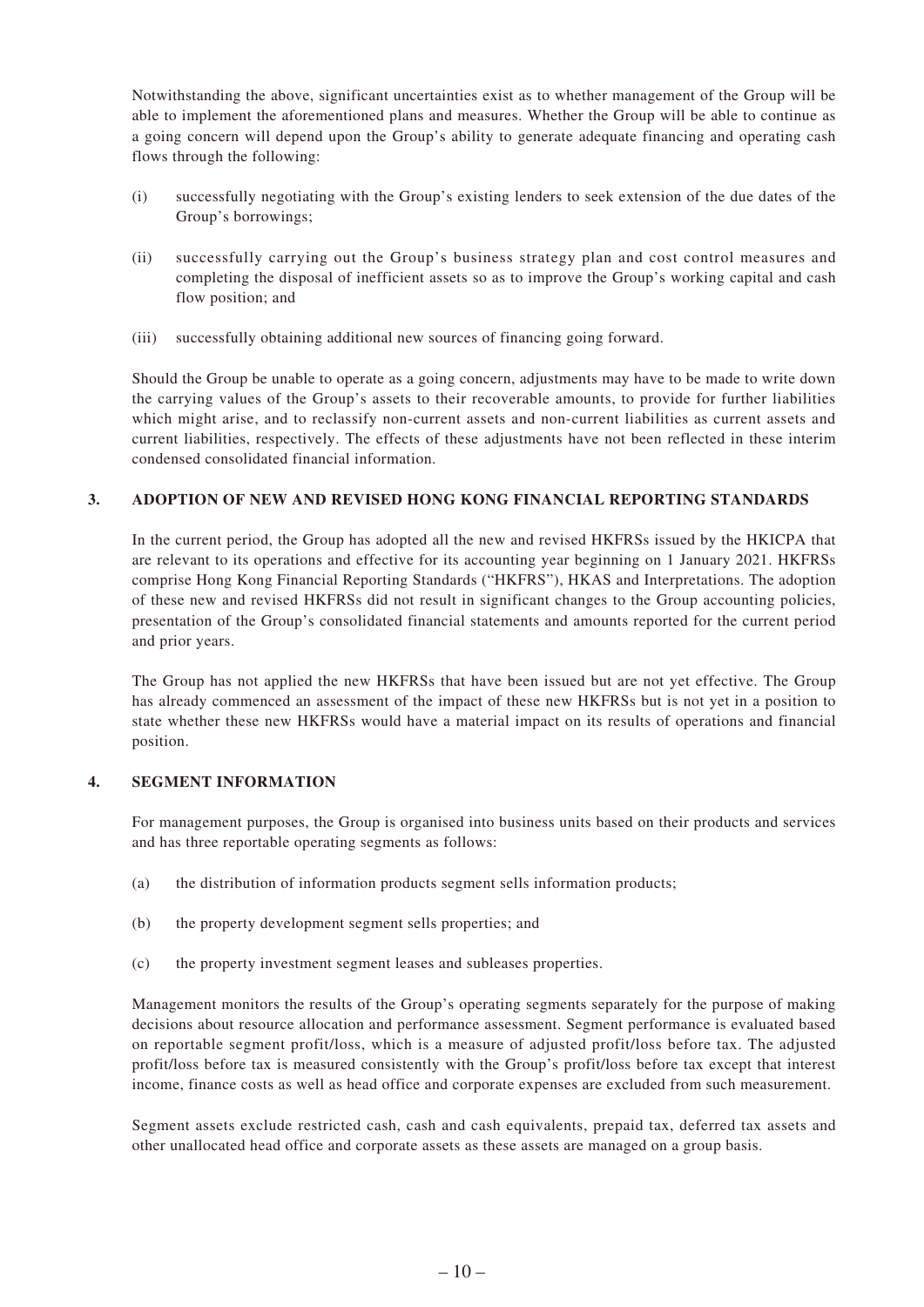Segment liabilities exclude interest-bearing bank and other borrowings, tax payable, deferred tax liabilities and other unallocated head office and corporate liabilities as these liabilities are managed on a group basis.

The following is an analysis of the Group's revenue and results by reportable and operating segments.

#### **For the six months ended 30 June 2021**

|                                                                                           | <b>Distribution</b><br>of information<br>products<br><b>RMB'000</b><br>(Unaudited) | <b>Property</b><br>development<br><b>RMB'000</b><br>(Unaudited) | <b>Property</b><br>investment<br><b>RMB'000</b><br>(Unaudited) | <b>Total</b><br><b>RMB'000</b><br>(Unaudited) |
|-------------------------------------------------------------------------------------------|------------------------------------------------------------------------------------|-----------------------------------------------------------------|----------------------------------------------------------------|-----------------------------------------------|
| Segment revenue, other income and<br>gains                                                |                                                                                    |                                                                 |                                                                |                                               |
| Segment revenue from external                                                             |                                                                                    |                                                                 |                                                                |                                               |
| customers                                                                                 | 3,053,990                                                                          | 1,732,665                                                       | 25,000                                                         | 4,811,655                                     |
| Other income and gains                                                                    | 33                                                                                 | 28,020                                                          | 368                                                            | 28,421                                        |
|                                                                                           | 3,054,023                                                                          | 1,760,685                                                       | 25,368                                                         | 4,840,076                                     |
| <b>Segment results</b>                                                                    | 69,078                                                                             | (220, 823)                                                      | 23,587                                                         | (128, 158)                                    |
| Reconciliation:                                                                           |                                                                                    |                                                                 |                                                                |                                               |
| Interest income                                                                           |                                                                                    |                                                                 |                                                                | 10,108                                        |
| Corporate and unallocated expenses                                                        |                                                                                    |                                                                 |                                                                | (14, 429)                                     |
| Finance costs (other than interest on<br>lease liabilities)                               |                                                                                    |                                                                 |                                                                | (669, 759)                                    |
| Loss before tax                                                                           |                                                                                    |                                                                 |                                                                | (802, 238)                                    |
| the contract of the contract of the contract of the contract of the contract of<br>1.100T |                                                                                    |                                                                 |                                                                |                                               |

For the six months ended 30 June 2020

|                                           | Distribution   |                |                |                |
|-------------------------------------------|----------------|----------------|----------------|----------------|
|                                           | of information | Property       | Property       |                |
|                                           | products       | development    | investment     | Total          |
|                                           | <b>RMB'000</b> | <b>RMB'000</b> | <b>RMB'000</b> | <b>RMB'000</b> |
|                                           | (Unaudited)    | (Unaudited)    | (Unaudited)    | (Unaudited)    |
| Segment revenue, other income and         |                |                |                |                |
| gains<br>Segment revenue from external    |                |                |                |                |
| customers                                 | 2,322,904      | 316,376        | 15,682         | 2,654,962      |
| Other income and gains                    | 97             | 31,478         |                | 31,575         |
|                                           | 2,323,001      | 347,854        | 15,682         | 2,686,537      |
| <b>Segment results</b><br>Reconciliation: | (7,585)        | (49, 353)      | 5,550          | (51, 388)      |
| Interest income                           |                |                |                | 20,183         |
| Corporate and unallocated expenses        |                |                |                | (45,689)       |
| Finance costs (other than interest on     |                |                |                |                |
| lease liabilities)                        |                |                |                | (316,780)      |
| Loss before tax                           |                |                |                | (393, 674)     |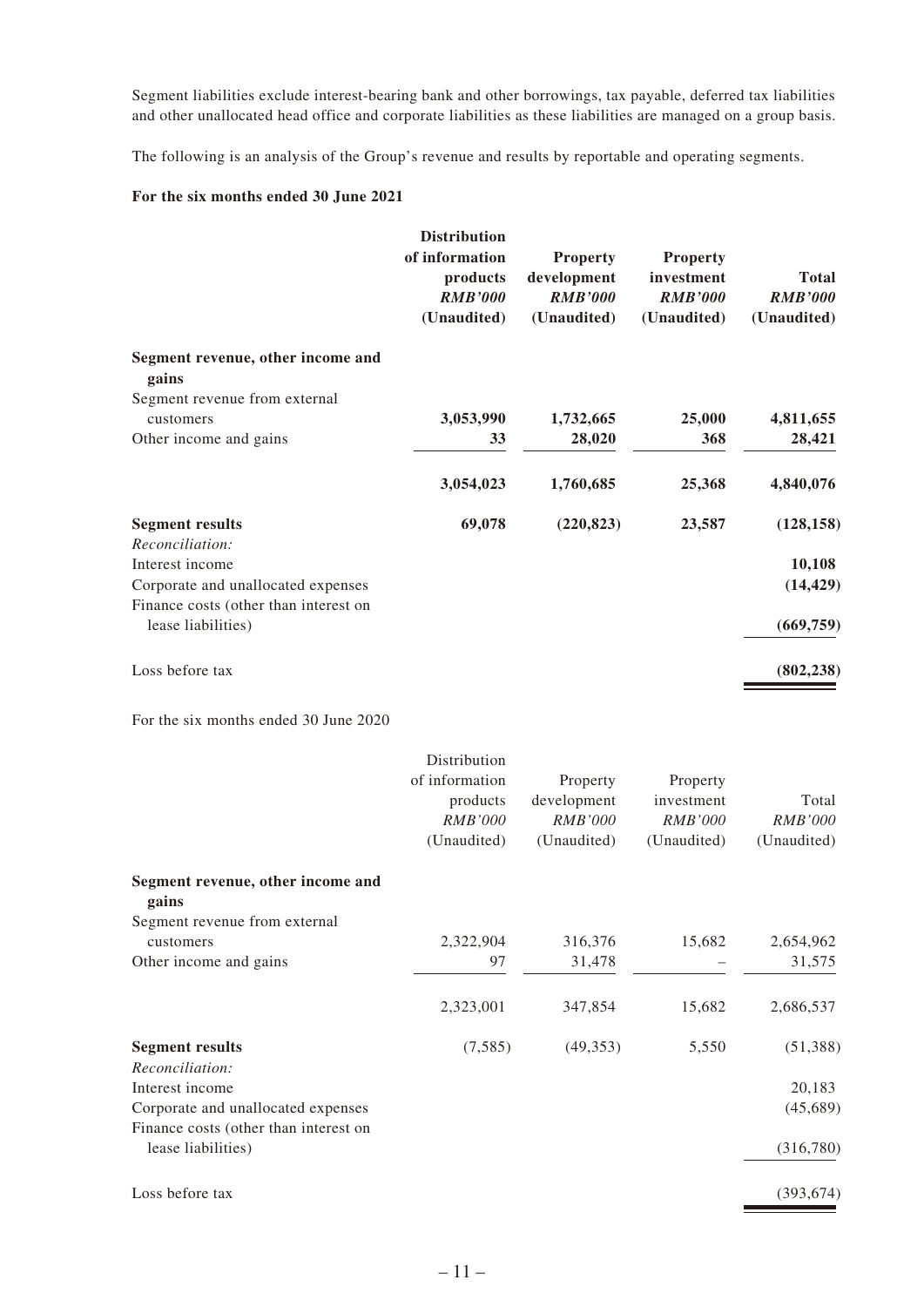The following table presents the asset and liability information of the Group's operating segments as at 30 June 2021 and 31 December 2020, respectively.

|                                                                                                           | <b>Distribution</b><br>of information<br>products<br><b>RMB'000</b> | <b>Property</b><br>development<br><b>RMB'000</b> | <b>Property</b><br>investment<br><b>RMB'000</b> | <b>Total</b><br><b>RMB'000</b> |
|-----------------------------------------------------------------------------------------------------------|---------------------------------------------------------------------|--------------------------------------------------|-------------------------------------------------|--------------------------------|
| <b>Segment assets</b><br>As at 30 June 2021 (Unaudited)                                                   | 4,474,581                                                           | 32,544,596                                       | 684,516                                         | 37,703,693                     |
| Reconciliation:<br>Elimination of intersegment receivables<br>Corporate and other unallocated assets      |                                                                     |                                                  |                                                 | (2,246,904)<br>1,149,538       |
| Total assets (Unaudited)                                                                                  |                                                                     |                                                  |                                                 | 36,606,327                     |
| As at 31 December 2020 (Audited)                                                                          | 4,871,369                                                           | 32,103,398                                       | 685,246                                         | 37,660,013                     |
| Reconciliation:<br>Elimination of intersegment receivables<br>Corporate and other unallocated assets      |                                                                     |                                                  |                                                 | (2,124,943)<br>2,655,502       |
| Total assets (Audited)                                                                                    |                                                                     |                                                  |                                                 | 38,190,572                     |
| <b>Segment liabilities</b><br>As at 30 June 2021 (Unaudited)                                              | 1,134,985                                                           | 24,402,433                                       | 403,888                                         | 25,941,306                     |
| Reconciliation:<br>Elimination of intersegment payables<br>Corporate and other unallocated<br>liabilities |                                                                     |                                                  |                                                 | (2,246,904)<br>14,607,688      |
| Total liabilities (Unaudited)                                                                             |                                                                     |                                                  |                                                 | 38,302,090                     |
| As at 31 December 2020 (Audited)                                                                          | 1,338,208                                                           | 24,269,323                                       | 409,631                                         | 26,017,162                     |
| Reconciliation:<br>Elimination of intersegment payables<br>Corporate and other unallocated<br>liabilities |                                                                     |                                                  |                                                 | (2,124,943)<br>15,006,311      |
| Total liabilities (Audited)                                                                               |                                                                     |                                                  |                                                 | 38,898,530                     |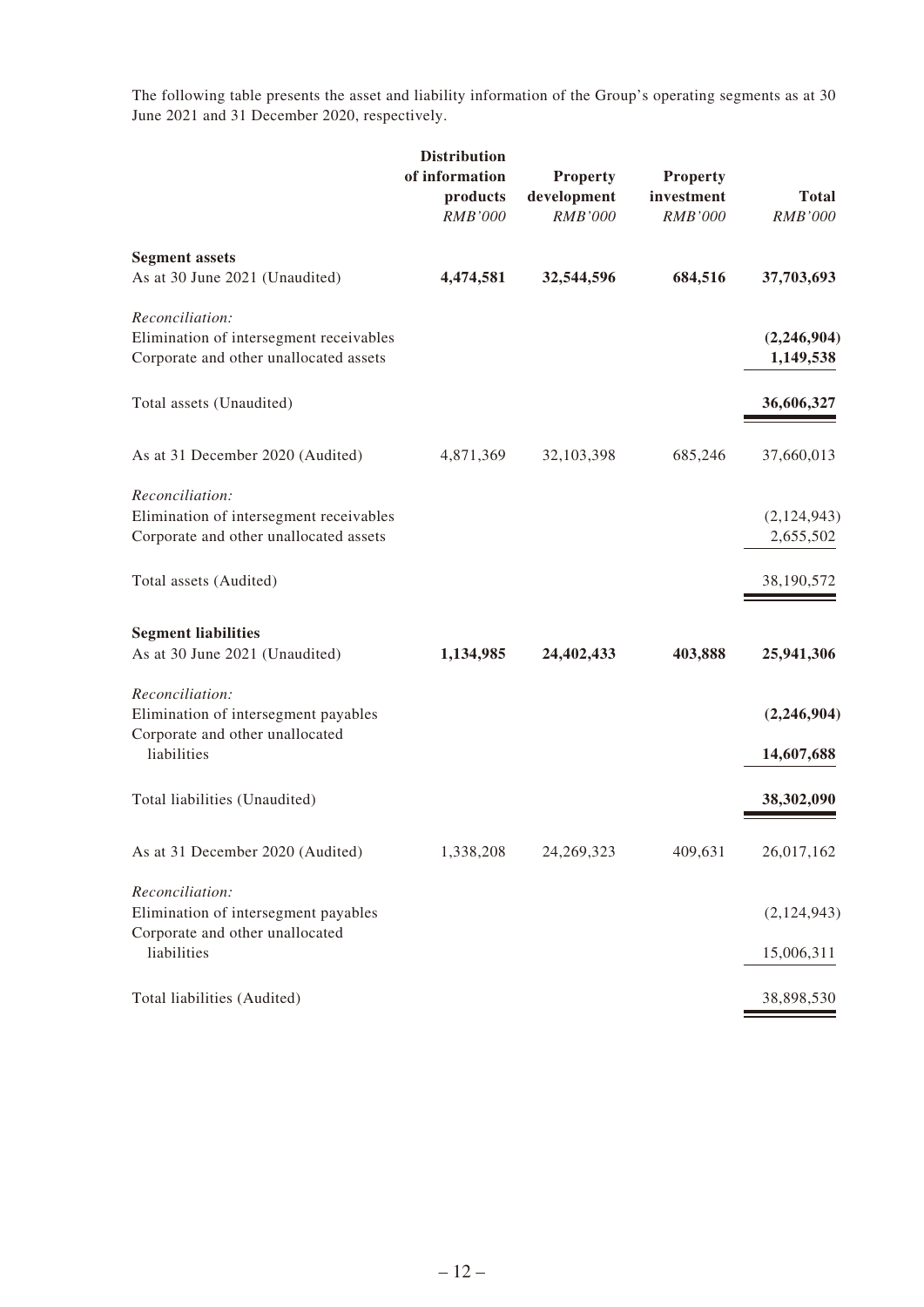#### **Geographic information**

#### *Revenue from external customers*

|                                                         | <b>Distribution</b><br>of information<br>products<br><i>RMB'000</i><br>(Unaudited) | <b>Property</b><br>development<br><i>RMB'000</i><br>(Unaudited) | <b>Property</b><br>investment<br><i>RMB'000</i><br>(Unaudited) | <b>Total</b><br><i>RMB'000</i><br>(Unaudited) |
|---------------------------------------------------------|------------------------------------------------------------------------------------|-----------------------------------------------------------------|----------------------------------------------------------------|-----------------------------------------------|
| For the six months ended 30 June 2021<br>Mainland China | 3,040,067                                                                          | 1,732,665                                                       | 24,733                                                         | 4,797,465                                     |
| Hong Kong                                               | 13,923                                                                             |                                                                 | 267                                                            | 14,190                                        |
|                                                         | 3,053,990                                                                          | 1,732,665                                                       | 25,000                                                         | 4,811,665                                     |
| For the six months ended 30 June 2020                   |                                                                                    |                                                                 |                                                                |                                               |
| Mainland China                                          | 2,322,593                                                                          | 316,376                                                         | 14,601                                                         | 2,653,570                                     |
| Hong Kong                                               | 311                                                                                |                                                                 | 1,081                                                          | 1,392                                         |
|                                                         | 2,322,904                                                                          | 316,376                                                         | 15,682                                                         | 2,654,962                                     |

The information above is based on the location of the customers.

#### **5. REVENUE**

An analysis of revenue is as follows:

|                                       | Six months ended 30 June |                |  |
|---------------------------------------|--------------------------|----------------|--|
|                                       | 2021                     | 2020           |  |
|                                       | <b>RMB'000</b>           | <i>RMB'000</i> |  |
|                                       | (Unaudited)              | (Unaudited)    |  |
| Revenue from contracts with customers |                          |                |  |
| Sales of goods                        | 3,053,990                | 2,322,904      |  |
| Sales of properties                   | 1,732,665                | 316,376        |  |
|                                       | 4,786,655                | 2,639,280      |  |
| Revenue from other sources            |                          |                |  |
| Gross rental income                   | 25,000                   | 15,682         |  |
|                                       | 4,811,655                | 2,654,962      |  |

All of the Group's revenue are recognised when goods and properties are transferred at a point of time.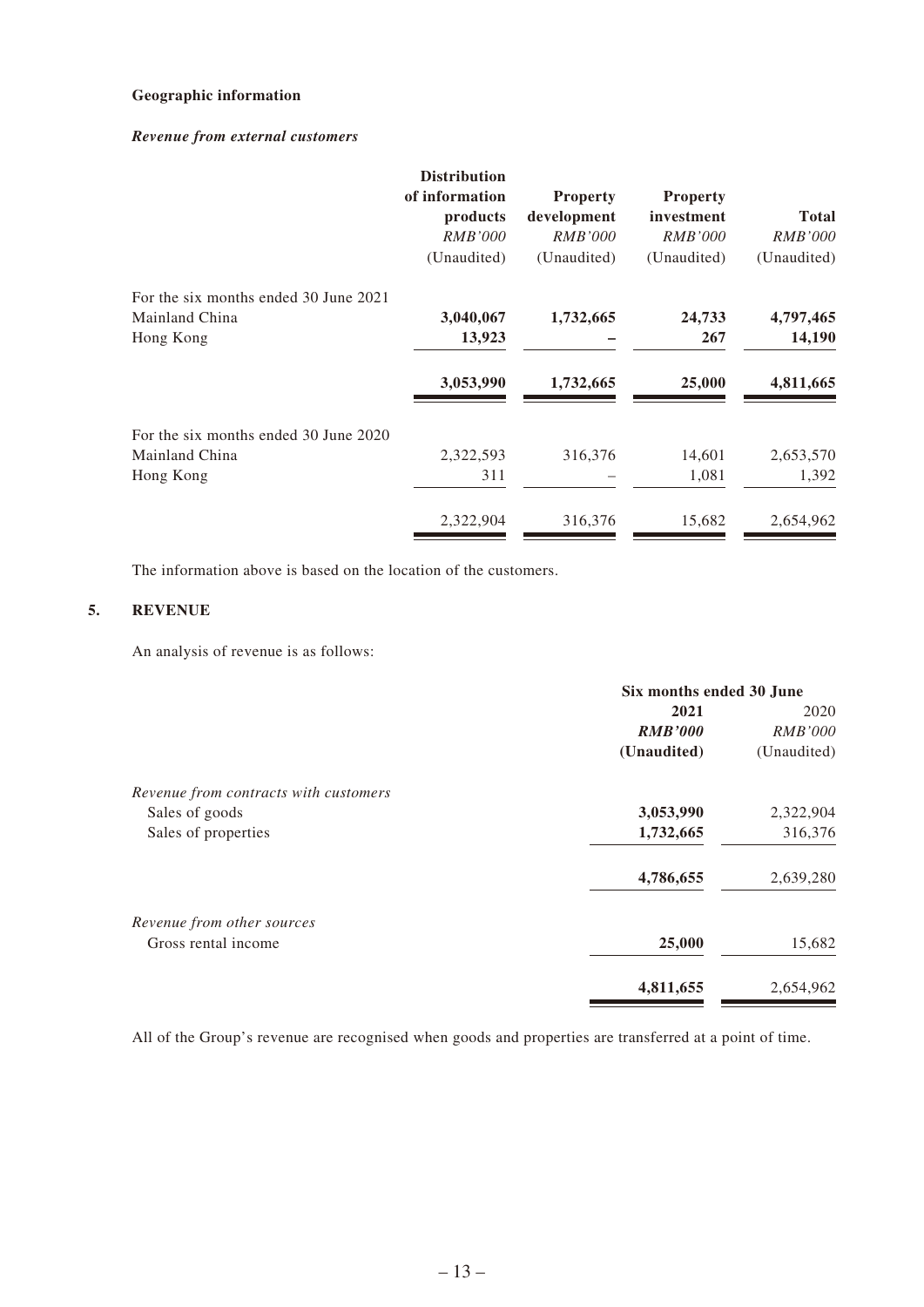#### **6. OTHER INCOME AND GAINS**

|                                               | Six months ended 30 June |                |  |
|-----------------------------------------------|--------------------------|----------------|--|
|                                               | 2021                     |                |  |
|                                               | <b>RMB'000</b>           | <i>RMB'000</i> |  |
|                                               | (Unaudited)              | (Unaudited)    |  |
| Other income                                  |                          |                |  |
| Bank interest income                          | 3,876                    | 3,490          |  |
| Other interest income from related companies  | 6,232                    | 16,693         |  |
| Management and consultancy service fee income | 20,792                   | 22,677         |  |
| Government grants*                            | 170                      | 254            |  |
| Others                                        | 7,459                    | 8,644          |  |
|                                               | 38,529                   | 51,758         |  |

\* Various government grants have been received for investments in certain regions in Mainland China. There are no unfulfilled conditions or contingencies relating to these grants.

#### **7. FINANCE COSTS**

|                                                  | Six months ended 30 June |                |  |
|--------------------------------------------------|--------------------------|----------------|--|
|                                                  | 2021                     |                |  |
|                                                  | <b>RMB'000</b>           | <i>RMB'000</i> |  |
|                                                  | (Unaudited)              | (Unaudited)    |  |
| Interest on bank and other borrowings            | 530,135                  | 505,130        |  |
| Interest on loans from related companies         | 361,217                  | 164,498        |  |
| Interest expenses arising from revenue contracts | 286,804                  | 430,065        |  |
| Interest expenses arising from lease contracts   | 617                      | 817            |  |
| Interest on discounted bills                     | 1,481                    | 932            |  |
| Total interest expenses                          | 1,180,254                | 1,101,442      |  |
| Less: Interest capitalised                       | (509, 878)               | (783, 845)     |  |
|                                                  | 670,376                  | 317.597        |  |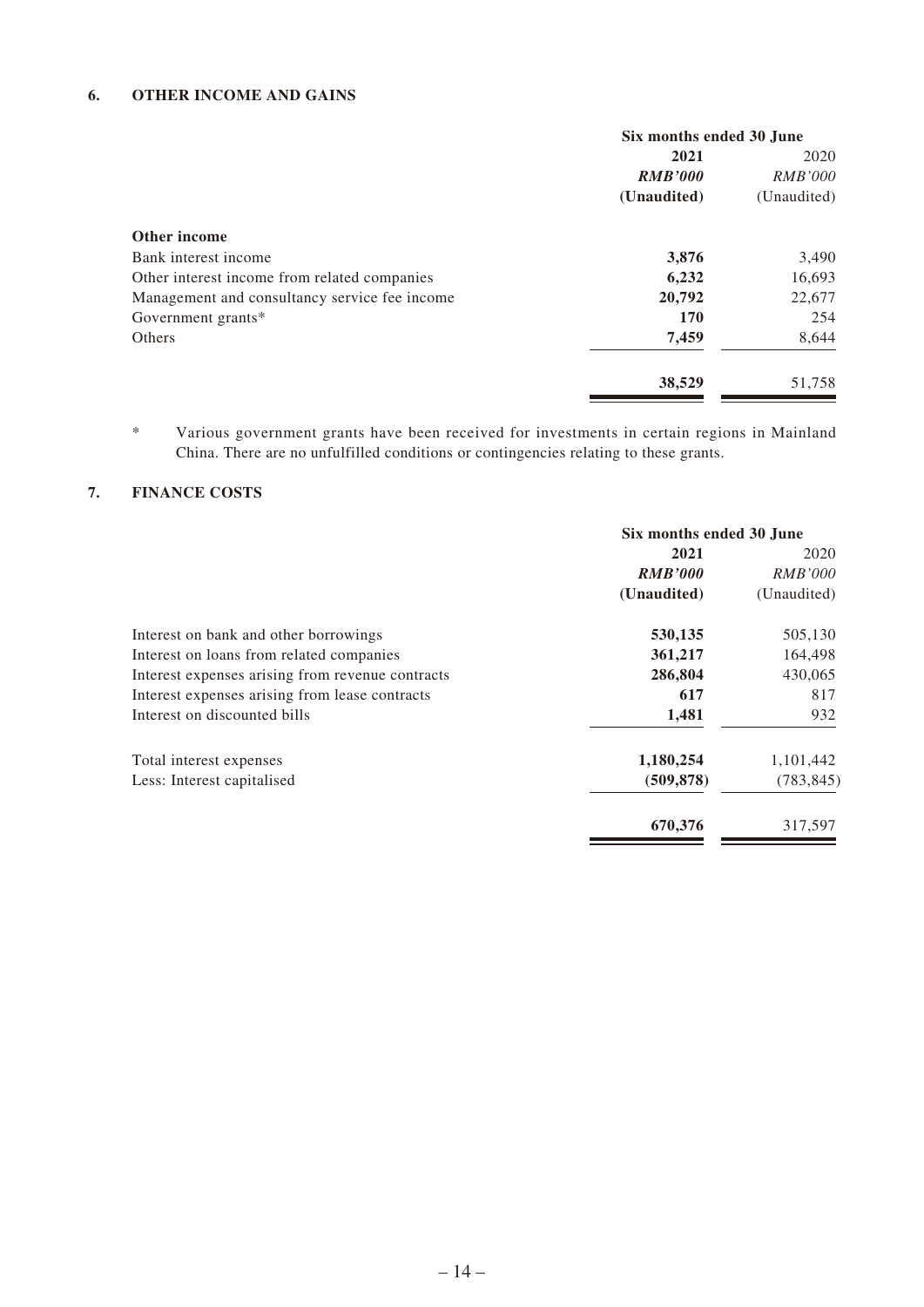#### **8. LOSS FOR THE PERIOD**

The Group's loss for the period is stated after charging/(crediting) the following:

|                                                            | Six months ended 30 June |                |
|------------------------------------------------------------|--------------------------|----------------|
|                                                            | 2021                     | 2020           |
|                                                            | <b>RMB'000</b>           | <b>RMB'000</b> |
|                                                            | (Unaudited)              | (Unaudited)    |
| Cost of inventories sold                                   | 1,583,744                | 2,260,789      |
| Cost of properties sold                                    | 2,916,994                | 252,263        |
| Provision against inventories                              | 304                      | 510            |
| Reverse of impairment of properties under development, net | (810)                    | (112, 105)     |
| Impairment of/(reverse of impairment of) properties held   |                          |                |
| for sale, net                                              | 2,710                    | (17, 112)      |
| Cost of sales                                              | 4,502,942                | 2,384,345      |
| Depreciation of property, plant and equipment              | 1,008                    | 6,499          |
| Depreciation of right-of-use assets                        | 196                      | 5,009          |
| Amortisation of other intangible assets                    | 608                      | 1,066          |
| Impairment of financial assets:                            |                          |                |
| Impairment of trade receivables*                           | 150                      | 6,060          |
| Impairment of financial assets included in prepayments,    |                          |                |
| other receivables and other assets*                        |                          | 2,036          |
| Loss on disposal of properties, plant and equipment*       | 4                        | 11             |
| Foreign exchange losses, net*                              | 1,598                    | 1,804          |
| Claim provision*                                           |                          | 11,395         |
|                                                            |                          |                |

\* These items are included in "Other expenses and losses, net" in the interim condensed consolidated statement of profit or loss.

#### **9. INCOME TAX EXPENSE**

|                                 | Six months ended 30 June |                |  |
|---------------------------------|--------------------------|----------------|--|
|                                 | 2021                     |                |  |
|                                 | <b>RMB'000</b>           | <i>RMB'000</i> |  |
|                                 | (Unaudited)              | (Unaudited)    |  |
| Current – Hong Kong             |                          |                |  |
| Charge for the period           |                          | 120            |  |
| Current – Mainland China        |                          |                |  |
| Charge for the period           | 29,012                   | 69,971         |  |
| PRC land appreciation tax       | 143,592                  | 15,373         |  |
|                                 | 172,604                  | 85,464         |  |
| Deferred tax                    |                          | 11,790         |  |
| Total tax charge for the period | 172,604                  | 97,254         |  |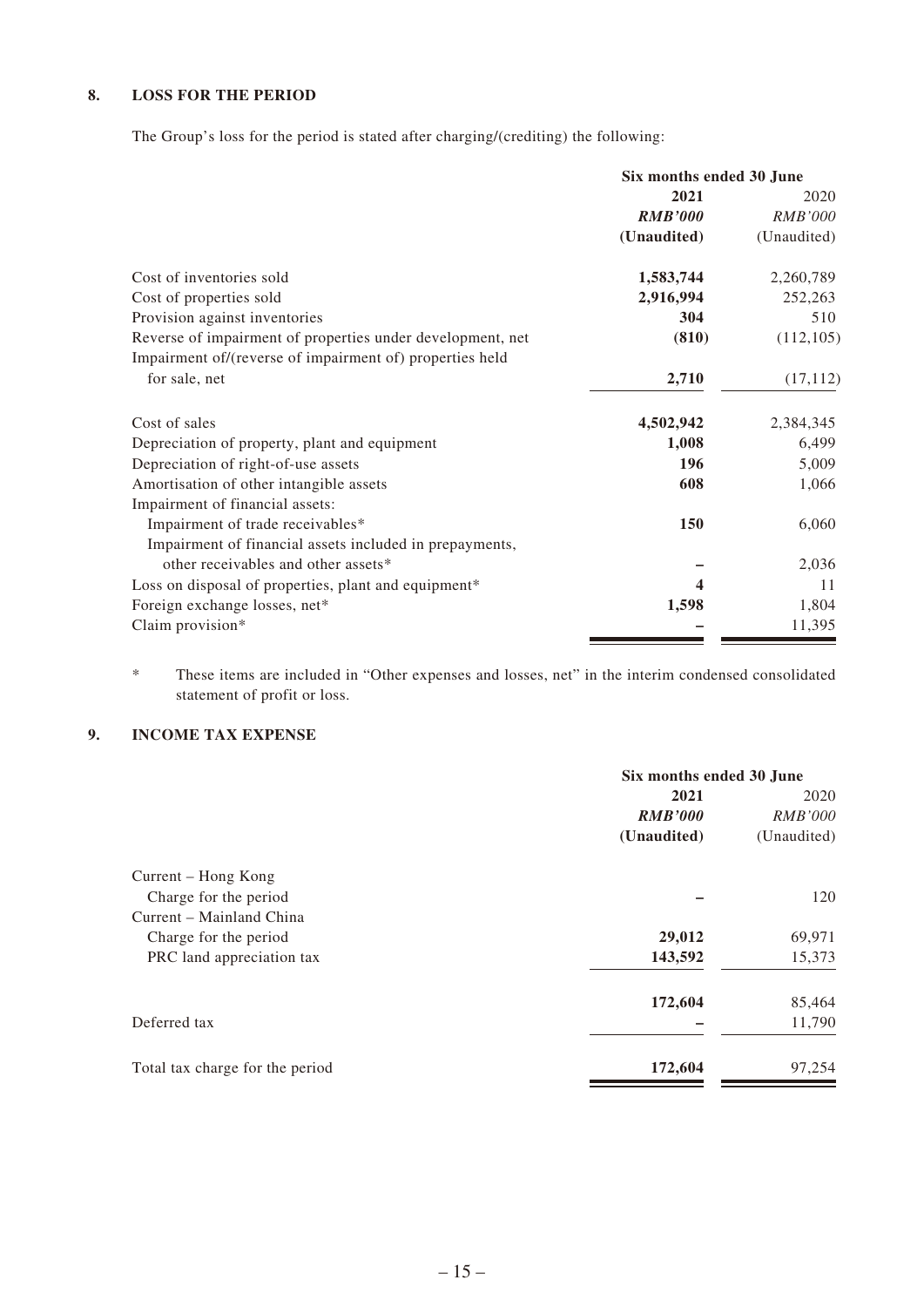#### **Hong Kong profits tax**

Hong Kong profits tax has been provided at the rate of 16.5% on the estimated assessable profits arising in Hong Kong during the period. No provision for Hong Kong profits tax has been made as the Group did not generate any assessable profits arising in Hong Kong in previous period.

#### **PRC corporate income tax**

PRC corporate income tax has been provided at the rate of 25% (2020: 25%) on the taxable profits of the Group's PRC subsidiaries.

#### **PRC land appreciation tax ("LAT")**

According to the requirements of the Provisional Regulations of the PRC on LAT (中華人民共和國土地 增值稅暫行條例) effective from 1 January 1994 and the Detailed Implementation Rules on the Provisional Regulations of the PRC on LAT (中華人民共和國土地增值稅暫行條例實施細則) effective from 27 January 1995, all gains arising from a transfer of real estate property in Mainland China effective from 1 January 1994 are subject to LAT at progressive rates ranging from 30% to 60% on the appreciation of land value, being the proceeds from the sale of properties less deductible expenditures including borrowing costs and all property development expenditures.

#### **10. DIVIDENDS**

No dividend was paid or proposed for ordinary shareholders of the Company during the six months ended 30 June 2021 and 2020, nor has any dividend been proposed since the end of the reporting period.

#### **11. LOSS PER SHARE ATTRIBUTABLE TO ORDINARY EQUITY HOLDERS OF THE PARENT**

The calculation of basic loss per share (six months ended 30 June 2020: loss per share) amount is based on the loss for the period attributable to ordinary equity holders of the parent of approximately RMB921,204,000 (six months ended 30 June 2020: loss of approximately RMB458,084,000), and the weighted average number of ordinary shares of 6,416,155,647 (six months ended 30 June 2020: 6,416,155,647) in issue during the period.

The Group had no potentially dilutive ordinary shares in issue during the period (six months ended 30 June 2020: Nil).

#### **12. PROPERTY, PLANT AND EQUIPMENT**

During the six months ended 30 June 2021, the Group acquired items of property, plant and equipment at a total cost of RMB181,000 (six months ended 30 June 2020: RMB4,489,000), and disposed of items of property, plant and equipment with a total net carrying amount of RMB185,000 (six months ended 30 June 2020: RMB1,707,000).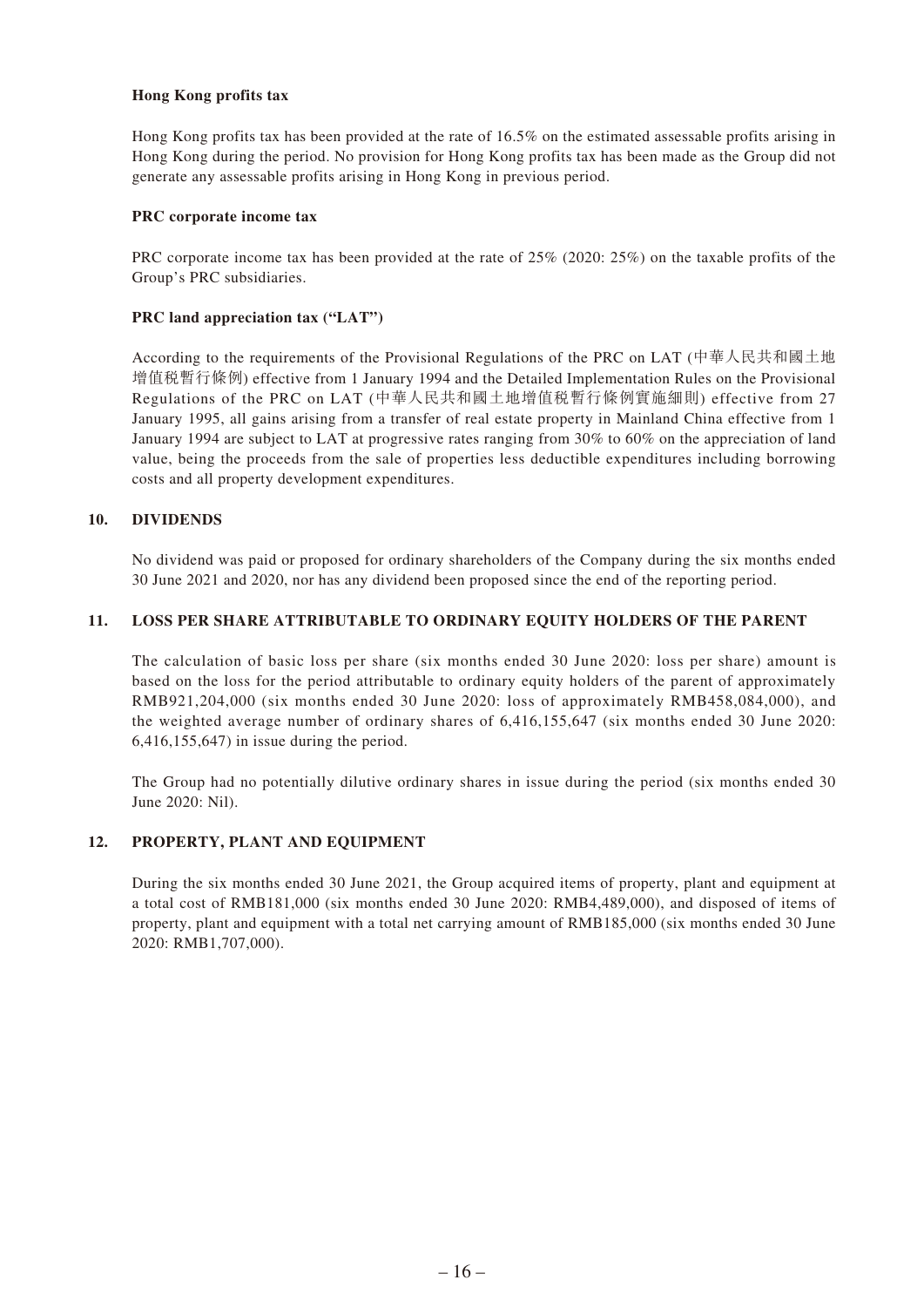#### **13. TRADE AND BILLS RECEIVABLES**

|                   | At             | At             |
|-------------------|----------------|----------------|
|                   | 30 June        | 31 December    |
|                   | 2021           | 2020           |
|                   | <b>RMB'000</b> | <i>RMB'000</i> |
|                   | (Unaudited)    | (Audited)      |
| Trade receivables | 1,101,185      | 1,088,687      |
| Bills receivables | 47,278         | 42,880         |
|                   | 1,148,463      | 1,131,567      |
| Impairment        | (91, 577)      | (91, 427)      |
|                   | 1,056,886      | 1,040,140      |

The Group's trading terms with its customers are mainly on credit, except for new customers, where payment in advance is normally required. Trade and bills receivables are settled in accordance with the terms of the respective contracts. Each customer has a maximum credit limit. The Group seeks to maintain strict control over its outstanding receivables. Overdue balances are reviewed regularly by senior management. In view of the aforementioned and the fact that the Group's trade receivables relate to a large number of diversified customers, there is no significant concentration of credit risk. The Group does not hold any collateral or other credit enhancements over its trade and bills receivables balances. Trade and bills receivables are non-interest-bearing.

An ageing analysis of the trade and bills receivables as at the end of the reporting period, based on the invoice date and/or bills receipt date and net of loss allowance, is as follows:

|                 | At             | At             |
|-----------------|----------------|----------------|
|                 | 30 June        | 31 December    |
|                 | 2021           | 2020           |
|                 | <b>RMB'000</b> | <i>RMB'000</i> |
|                 | (Unaudited)    | (Audited)      |
| Within 6 months | 1,022,585      | 997,003        |
| 7 to 12 months  | 19,353         | 5,719          |
| 13 to 24 months | 9,218          | 32,972         |
| Over 24 months  | 5,730          | 4,446          |
|                 | 1,056,886      | 1,040,140      |

As at 30 June 2021, included in the Group's trade and bills receivables are amounts due from fellow subsidiaries of approximately RMB1,102,000 (31 December 2020: RMB2,372,000), which are repayable on credit terms similar to those offered to the major customers of the Group.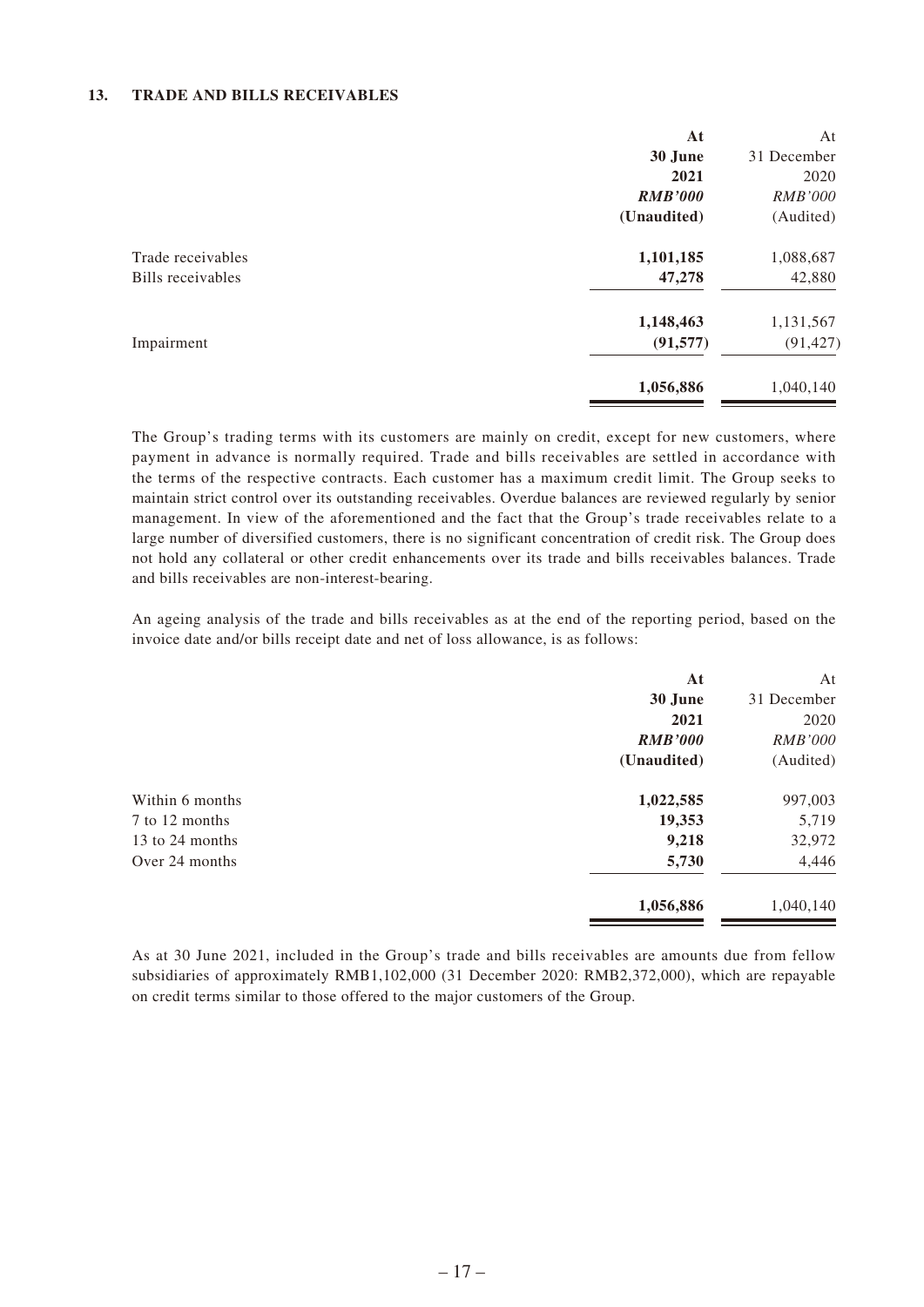#### **14. TRADE PAYABLES**

|                | At             | At             |
|----------------|----------------|----------------|
|                | 30 June        | 31 December    |
|                | 2021           | 2020           |
|                | <b>RMB'000</b> | <b>RMB'000</b> |
|                | (Unaudited)    | (Audited)      |
| Trade payables | 3,367,445      | 4,920,330      |

An ageing analysis of the trade and bills payables as at the end of the reporting period, based on the invoice date or bills issuance date, is as follows:

|                 | At             | At             |
|-----------------|----------------|----------------|
|                 | 30 June        | 31 December    |
|                 | 2021           | 2020           |
|                 | <b>RMB'000</b> | <i>RMB'000</i> |
|                 | (Unaudited)    | (Audited)      |
| Within 6 months | 2,788,949      | 4,679,208      |
| Over 6 months   | 578,496        | 241,122        |
|                 | 3,367,445      | 4,920,330      |

The trade payables are non-interest-bearing and are normally settled on terms of 45 to 90 days.

As at 30 June 2021, included in the Group's trade and bills payables are amounts due to fellow subsidiaries of approximately RMB14,400,000 (31 December 2020: RMB7,344,593), which are repayable on credit terms similar to those offered by other similar suppliers of the Group.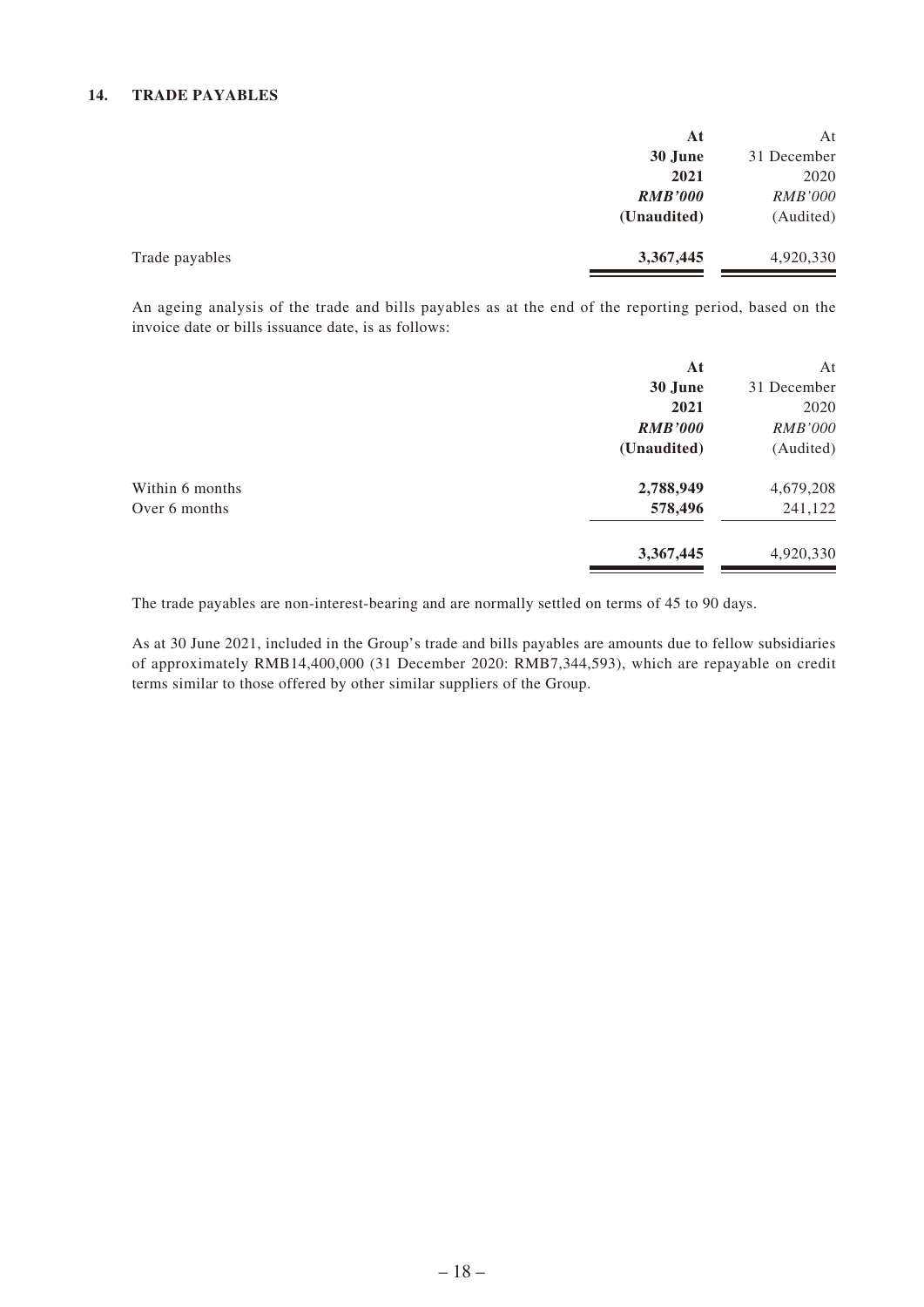#### **15. CONTINGENT LIABILITIES**

Saved as disclosed elsewhere in the interim condensed consolidated financial information, the Group had contingent liabilities relating to guarantees in respect of mortgage facilities granted by certain banks to certain purchasers of the Group's properties amounting to approximately RMB5,445,710,000 as at 30 June 2021 (31 December 2020: RMB7,886,614,000). This represented the guarantees in respect of mortgages granted by banks relating to the mortgage loans arranged for purchasers of the Group's properties. Pursuant to the terms of the guarantees, upon default in mortgage payments by these purchasers, the Group is responsible to repay the outstanding mortgage principals together with the accrued interest and penalty owed by the defaulting purchasers and the Group is entitled (but not limited to) to take over the legal titles and possession of the related properties. The Group's guarantee period starts from the date of grant of the relevant mortgage loans and ends upon issuance of real estate ownership certificates which are generally available within one to two years after the purchasers take possession of the relevant properties.

The fair value of the guarantees is not significant and the directors of the Company consider that in case of default in payments, the net realisable value of the related properties will be sufficient to cover the repayment of the outstanding mortgage principals together with the accrued interests and penalties and therefore no provision has been made for the guarantees in the interim condensed consolidated financial information as at 30 June 2021 (31 December 2020: Nil).

#### **16. CAPITAL COMMITMENTS**

The Group's capital commitments at the end of the reporting period are as follows:

|                                   | At             | At             |
|-----------------------------------|----------------|----------------|
|                                   | 30 June        | 31 December    |
|                                   | 2021           | 2020           |
|                                   | <b>RMB'000</b> | <i>RMB'000</i> |
|                                   | (Unaudited)    | (Audited)      |
| Contracted, but not provided for: |                |                |
| Properties under development      | 3,894,736      | 4,959,157      |
|                                   |                |                |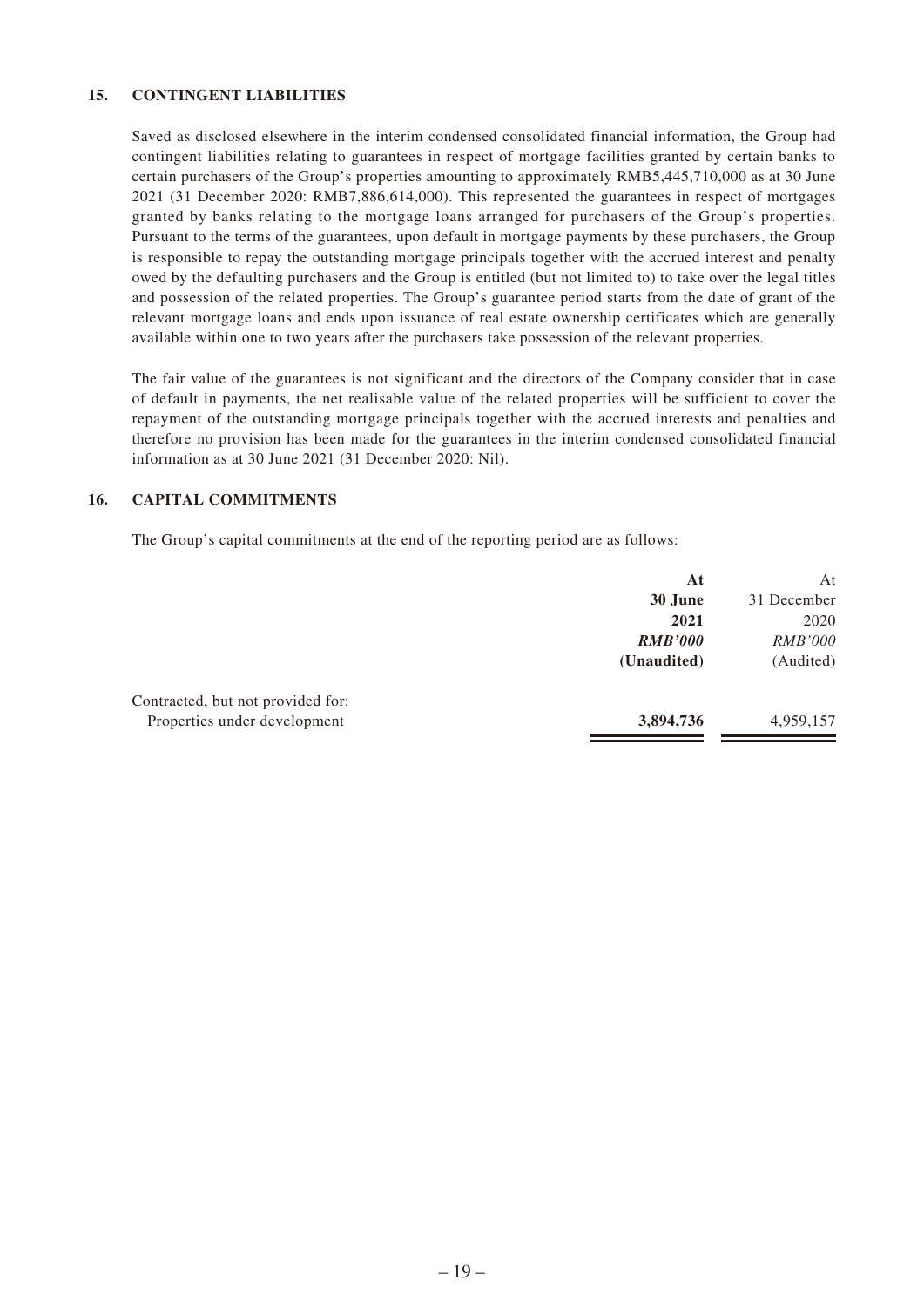## **INTERIM DIVIDEND**

The Board does not recommend the payment of any interim dividend for the six months ended 30 June 2021 (six months ended 30 June 2020: Nil).

## **MANAGEMENT DISCUSSION AND ANALYSIS**

## **MARKET REVIEW**

In the first half of 2021, benefited from the scientific and effective containment and control of the pandemic, China's economic growth continued to improve with steady structure optimization. Although the household income and consumption have not yet returned to the normal level before the pandemic, a new development landscape is gradually taking shape with the domestic cycle as the mainstay complemented by the domestic-international dual cycle.

In the first half of 2021, under the principle of "houses are for living in, not for speculation and carrying out city-specific policies", China successively introduced a number of control policies on the real estate sector including "three red lines", centralized management of real estate loans and "two-centralized land supply", etc. Such policies aimed to comprehensively monitor and regulate the three main bodies of local governments, real estate enterprises and banks, which basically formed a complete closed loop for the policy regulation of the real estate industry. The real estate industry has entered an era of strict regulation under the large cycle of inventory.

In the first half of 2021, China continued to see significant growth in the sales of commercial housing with the sales amount reaching RMB9.29 trillion, representing a year-on-year increase of 38.9%; the sales area of commercial housing reached 886.0 million square meters, representing a year-on-year increase of 27.7%. However, the growth rates of sales area, investment in development and new construction area showed an inverted V-shaped trend. Given the increasing competition in the industry and the new normalized regulation, the downward pressure on the profit margin of the real estate development business intensified. On one hand, the real estate enterprises had to formulate more targeted business strategies for the differentiated market patterns of different cities, and on the other hand they needed to actively improve management efficiency for benefits.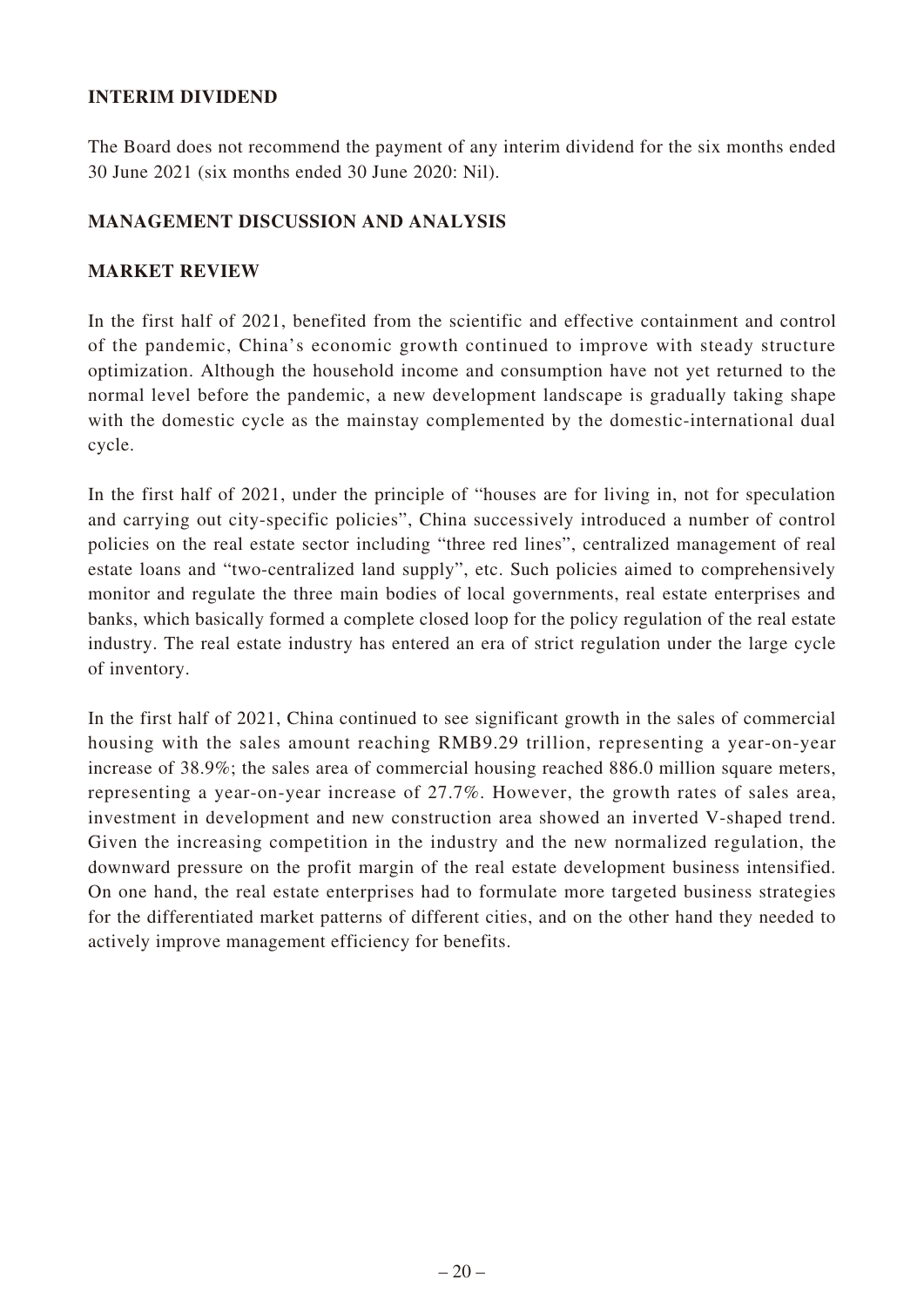## **OVERALL PERFORMANCE**

The Group reported a loss for the six months ended 30 June 2021 of approximately RMB974,842,000 (six months ended 30 June 2020: loss of approximately RMB490,928,000). The Group's revenue for the reporting period has increased by 81.2% to approximately RMB4,811,655,000 (six months ended 30 June 2020: RMB2,654,962,000) as a result of the increase in areas delivered of property development projects and increase in revenue from the distribution of information products business. The Group's gross profit has increased by 14.1% to approximately RMB308,713,000 (six months ended 30 June 2020: RMB270,617,000). The gross profit margin decreased from 10.2% for the six months ended 30 June 2020 to 6.4% for the six months ended 30 June 2021 due to increase in proportion of revenue generated from property development business with lower gross profit margin. Total selling and distribution expenses and administrative and other operating expenses for the reporting period have decreased by 9.5% to approximately RMB340,001,000 (six months ended 30 June 2020: RMB375,709,000).

The increase of the loss of the Group during the reporting period was mainly due to the net results of:

- a. an increase in gross profit by 14.1% to approximately RMB308,713,000 (six months ended 30 June 2020: RMB270,617,000) as a result of increase in revenue of property development business and distribution of information products business;
- b. a decrease in other revenue and gains by RMB13,229,000 to approximately RMB38,529,000 (six months ended 30 June 2020: RMB51,758,000) as a result of decrease in bank and other interest income;
- c. a decrease in selling and distribution expenses and administrative and other operating expenses by 9.5% to approximately RMB340,001,000 (six months ended 30 June 2020: RMB375,709,000) attributable to the strict control on expenses imposed by the management;
- d. an increase in finance costs by RMB352,779,000 to approximately RMB670,376,000 (six months ended 30 June 2020: RMB317,597,000) as a result of decrease in interest capitalised of property development projects completed and increase in interest on loans during the reporting period; and
- e. an increase in income tax expenses by RMB75,350,000 to approximately RMB172,604,000 (six months ended 30 June 2020: RMB97,254,000) as a result of increase in corporate income tax and land appreciation tax in the PRC during the reporting period.

The loss attributable to the owners of the parents and non-controlling interests of the Group for the six months ended 30 June 2021 are approximately RMB921,204,000 (six months ended 30 June 2020: loss of RMB458,084,000) and RMB53,638,000 (six months ended 30 June 2020: loss of RMB32,844,000), respectively. Basic and diluted loss per share attributable to equity holders of the Company for the reporting period were RMB14.36 cents (six months ended 30 June 2020: loss of RMB7.14 cents).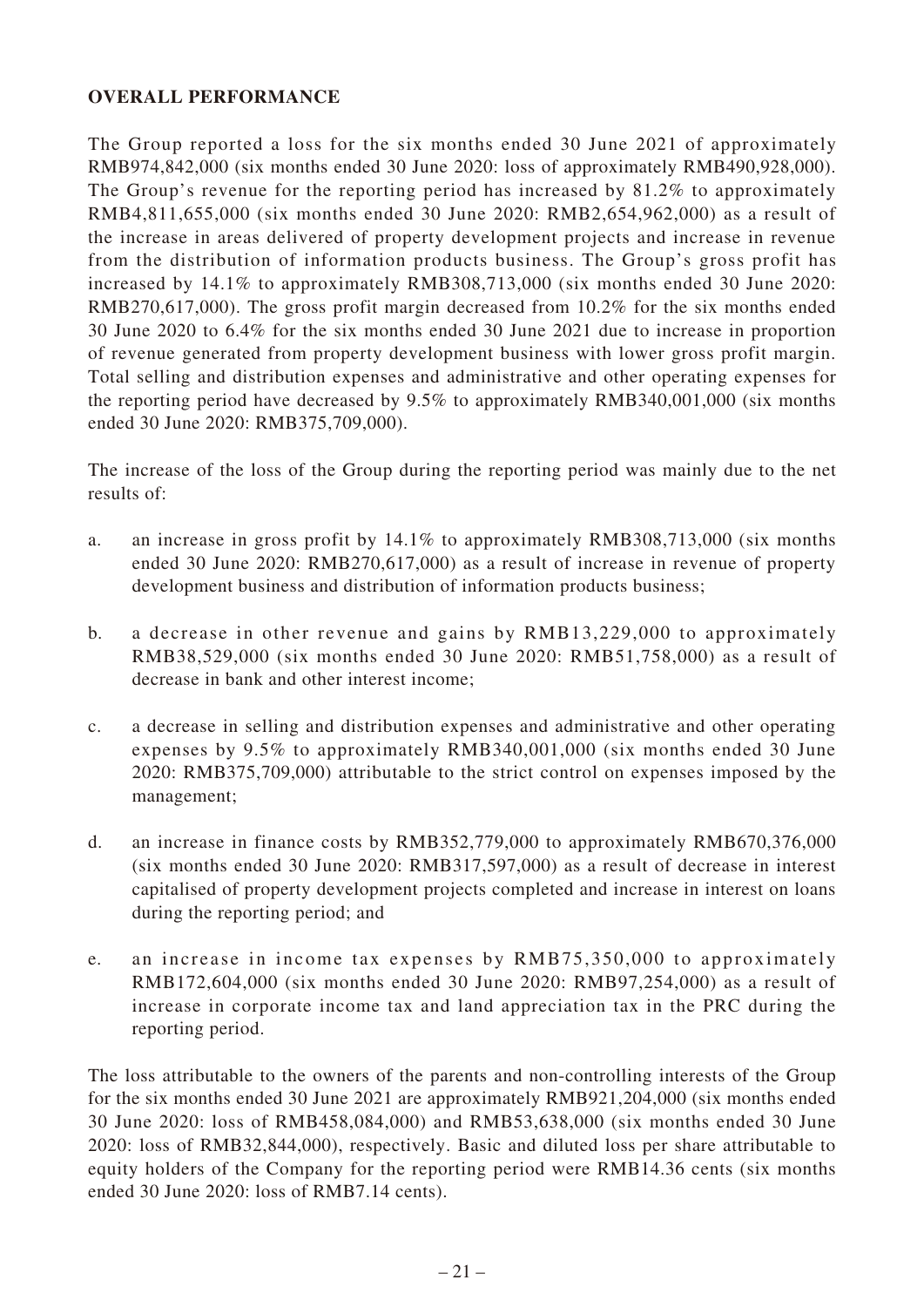## **OPERATING REVIEW**

#### **Real Estate Business**

## *Property Development*

The turnover of the property development business of the Group for the reporting period increased by 447.7% to approximately RMB1,732,665,000 (six months ended 30 June 2020: RMB316,376,000). The segment results recorded a loss of approximately RMB220,823,000 (six months ended 30 June 2020: loss of approximately RMB49,353,000). The improvement of segment turnover was primarily attributable to the increase in areas delivered of property development projects. The increase in losses of segment results was due to the decrease in reverse of impairment of properties under development, net and the increase in impairment of properties held for sale, net.

As at 30 June 2021, the Group had a total of 44 property development projects across 19 cities in Mainland China. The total area of the properties held for sales, properties under development and areas pending construction of the Group amounted to approximately 6,960,000 square meters.

The Group will further focus on the expansion of its regional property development business, while pushing forward the delivery of projects actively. Facing the changes internally and externally, the Group will make responses prudently and control risks proactively so as to maintain a stable operation of its own business, thereby pushing ahead with the steadily delivery of property projects going forward.

## *Contracted Sales*

In the first half of 2021, in response to the ongoing pandemic and industrial changes, the Group pushed forward the resumption of work and production actively. As at 30 June 2021, there were totally 34 projects of 5,350,000 square meters under construction. During the period from January to June 2021, the Group had 32 projects on sale. Contracted sales of properties and contracted gross floor area (the "GFA") amounted to approximately RMB1.367 billion and 112,800 square meters, respectively, with an average selling price of approximately RMB12,120 per square meter.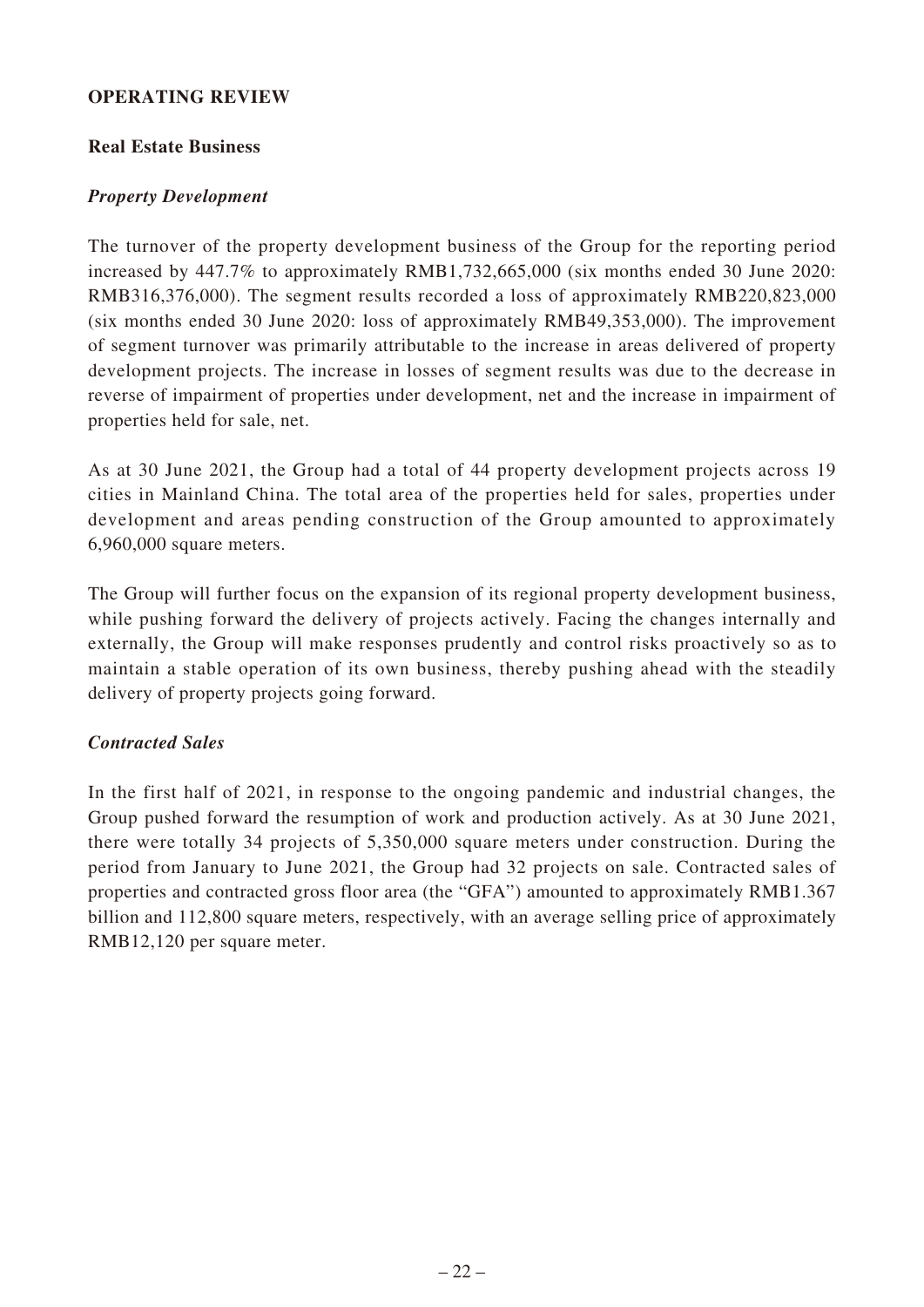# *Project List*

At 30 June 2021

|                                               | Project              | <b>Planned</b>                                                       | <b>Equity</b> | <b>Expected</b><br>Year of |
|-----------------------------------------------|----------------------|----------------------------------------------------------------------|---------------|----------------------------|
| <b>Project Name</b>                           | Location             | Development                                                          | <b>Share</b>  | Completion                 |
| PKU Resources • Yuefu                         | Tianjin              | Residential/<br>Commercial/<br>Villa                                 | 70%           | 2023                       |
| PKU Resources . Yuecheng                      | Tianjin              | Residential/<br>Serviced<br>Apartment/<br>Commercial/<br>Office      | $60\%$        | N/A                        |
| Yihe 1898 (Tuanbo Project)                    | Tianjin              | Residential/<br>Ancillary<br>Facilities                              | 100%          | 2024                       |
| <b>PKU</b> Resources Square                   | Qingdao,<br>Shandong | Commercial/<br>Office                                                | 70%           | N/A                        |
| Xindu Xinyuan                                 | Qingdao,<br>Shandong | Residential/<br>Commercial                                           | 70%           | N/A                        |
| PKU Resources • Wei Ming<br>Mansion           | Kaifeng, Henan       | Residential/<br>Commercial/<br>Clubhouse/<br>Ancillary<br>Facilities | 100%          | 2022                       |
| PKU Resources • Block C,<br>Wei Ming Mansion  | Kaifeng, Henan       | Residential/<br>Commercial/<br>Clubhouse/<br>Ancillary<br>Facilities | 100%          | N/A                        |
| PKU Resources • Wei Ming<br>Yangzhe           | Kaifeng, Henan       | Residential/<br>Commercial/<br>Ancillary<br>Facilities               | 100%          | 2025                       |
| Resources Rui Cheng • Wei<br><b>Ming 1898</b> | Kaifeng, Henan       | Residential/<br>Commercial/<br><b>Public Facilities</b>              | 100%          | 2026                       |
| 109 Mu Project                                | Kaifeng, Henan       | Residential/<br>Commercial                                           | 100%          | N/A                        |
| PKU Resources • Jiujin Yihe                   | Kunshan,<br>Jiangsu  | Commercial                                                           | 51\%          | N/A                        |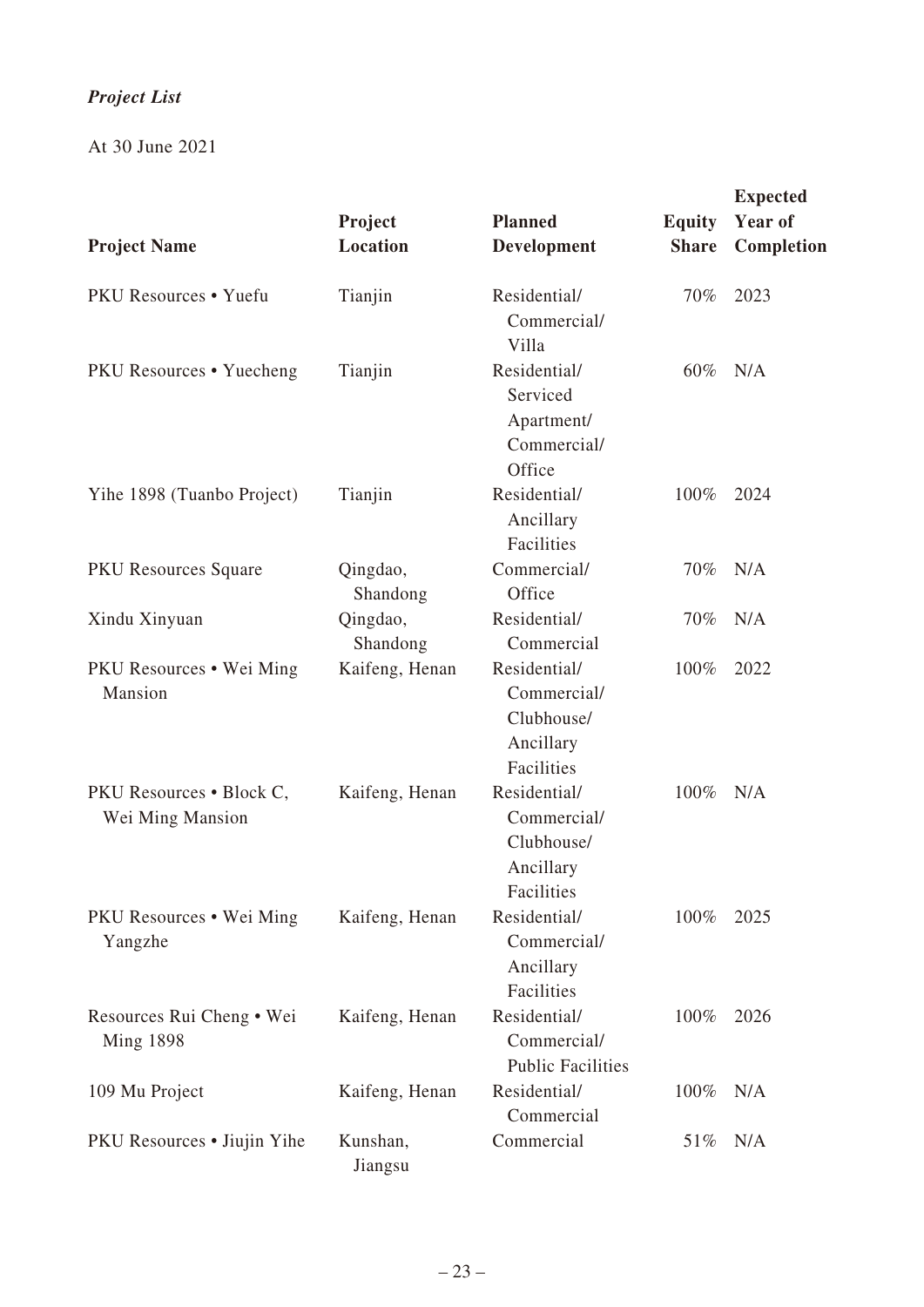| <b>Project Name</b>                                                           | Project<br>Location   | <b>Planned</b><br>Development                                                                        | <b>Equity</b><br><b>Share</b> | <b>Expected</b><br>Year of<br>Completion |
|-------------------------------------------------------------------------------|-----------------------|------------------------------------------------------------------------------------------------------|-------------------------------|------------------------------------------|
| PKU Resources • Jiujin Yihe<br>(Project MK)                                   | Kunshan,<br>Jiangsu   | Residential/<br>Commercial/<br>Office                                                                | 51%                           | N/A                                      |
| <b>PKU</b> Resources • Yihe<br>Tianyue (Qian Deng<br>Project)                 | Kunshan,<br>Jiangsu   | Residential/<br>Ancillary<br>Facilities                                                              | 100%                          | 2024                                     |
| PKU Resources . Wei Ming<br>Mansion                                           | Hangzhou,<br>Zhejiang | Commercial/<br>Apartment                                                                             | 100%                          | N/A                                      |
| PKU Resources · Shanshui<br>Nianhua                                           | Wuhan, Hubei          | Commercial                                                                                           | $70\%$                        | N/A                                      |
| Founder International<br><b>Financial Building</b><br>(Zhongbei Road Project) | Wuhan, Hubei          | Commercial/<br>Office/<br>Apartment/<br>Ancillary<br>Facilities                                      | $100\%$                       | N/A                                      |
| Ezhou • Lianhu Jincheng                                                       | Ezhou, Hubei          | Villa/Residential/<br>Commercial/<br><b>Public Facilities</b>                                        | 90%                           | 2024                                     |
| <b>PKU</b> Resources • Time                                                   | Changsha,<br>Hunan    | Commercial/<br>Office                                                                                | 63%                           | N/A                                      |
| PKU Resources . Ideal Home                                                    | Changsha,<br>Hunan    | Residential/<br>Commercial                                                                           | $70\%$                        | N/A                                      |
| <b>PKU Resources • Emerald</b><br>Park                                        | Zhuzhou, Hunan        | Villa/Residential/<br>Commercial/<br>Serviced<br>Apartment/<br>Clubhouse/<br>Ancillary<br>Facilities | 82%                           | 2023                                     |
| PKU Resources • Yannan<br>International                                       | Chengdu,<br>Sichuan   | Residential/<br>Commercial/<br>Hotel                                                                 | 70%                           | N/A                                      |
| PKU Resources • Xishanyue                                                     | Chengdu,<br>Sichuan   | Villa/Commercial                                                                                     | $70\%$                        | N/A                                      |
| PKU Resources • Park 1898                                                     | Chengdu,<br>Sichuan   | Commercial/<br>Ancillary<br>Facilities                                                               | $70\%$                        | N/A                                      |
| <b>PKU</b> Resources • Yihe<br><b>Emerald Mansion</b>                         | Chengdu,<br>Sichuan   | Commercial                                                                                           | 80%                           | N/A                                      |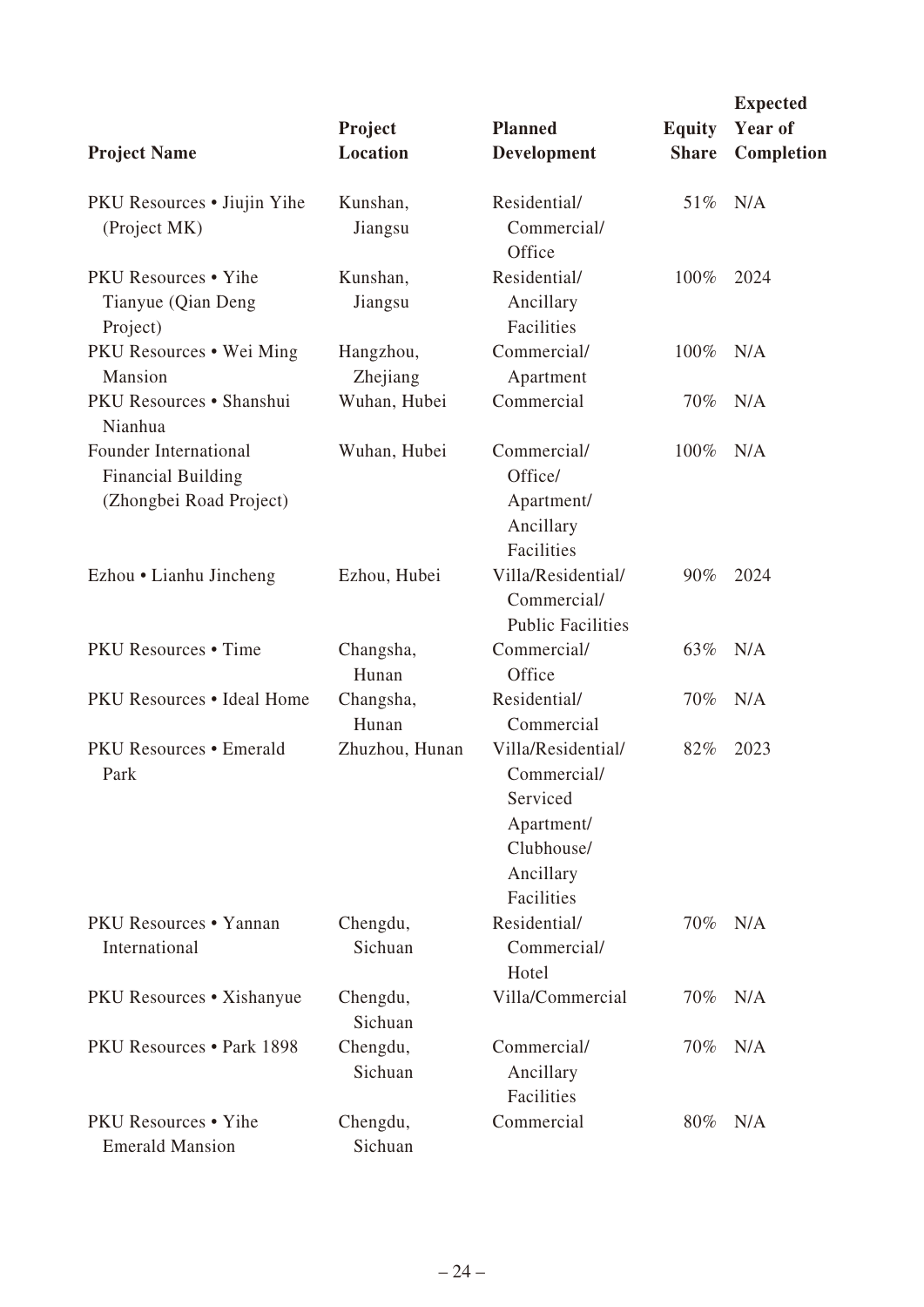|                                                                          |                        |                                                                    |               | <b>Expected</b> |
|--------------------------------------------------------------------------|------------------------|--------------------------------------------------------------------|---------------|-----------------|
|                                                                          | Project                | <b>Planned</b>                                                     | <b>Equity</b> | Year of         |
| <b>Project Name</b>                                                      | Location               | Development                                                        | <b>Share</b>  | Completion      |
| PKU Resources • Yihe Yajun                                               | Chengdu,<br>Sichuan    | Commercial                                                         | $70\%$        | N/A             |
| <b>PKU Resources</b> •<br>Kechuangcheng (Xinfan<br>Project)              | Chengdu,<br>Sichuan    | Commercial/<br>Residential/<br>Exhibition<br>Center                | 70%           | N/A             |
| Boya City Plaza (Xinchuan<br>Science & Technology Park<br>35 Mu Project) | Chengdu,<br>Sichuan    | Commercial/<br>Office                                              | 51%           | N/A             |
| PKU Resources • Jiangshan<br>Mingmen                                     | Chongqing              | Residential/<br>Commercial/<br>Kindergarten/<br>Hotel              | 100%          | N/A             |
| PKU Resources • Yannan                                                   | Chongqing              | Residential                                                        | 70%           | N/A             |
| PKU Resources . Boya                                                     | Chongqing              | Residential/<br>Commercial/<br>Kindergarten                        | 70%           | N/A             |
| PKU Resources • Yuelai                                                   | Chongqing              | Residential/<br>Commercial/<br>Kindergarten                        | 70%           | N/A             |
| <b>PKU</b> Resources • Zijing<br>Mansion (Tea Garden<br>155 Mu)          | Chongqing              | Villa/Residential/<br>Commercial                                   | 100%          | 2022            |
| Project 580                                                              | Chongqing              | Residential/<br>Commercial                                         | 100%          | N/A             |
| Kunming Botai City                                                       | Kunming,<br>Yunnan     | Residential/<br>Commercial/<br>Serviced<br>Apartment/<br>Storeroom | 85%           | 2023            |
| Resources Rui Cheng • Yihe<br>Jiujin (Yuxi Project)                      | Yuxi, Yunnan           | Residential/<br>Commercial/<br><b>Public Facilities</b>            | 100%          | 2025            |
| PKU Resources • Boya<br>Binjiang                                         | Foshan,<br>Guangdong   | Residential                                                        | 51%           | 2022            |
| Boya Gongguan 1898                                                       | Dongguan,<br>Guangdong | Residential/<br>Commercial                                         | 100%          | N/A             |
| <b>Yihe Emerald Park</b>                                                 | Dongguan,<br>Guangdong | Residential/<br>Commercial/<br>Villa/<br>Kindergarten              | 100%          | 2024            |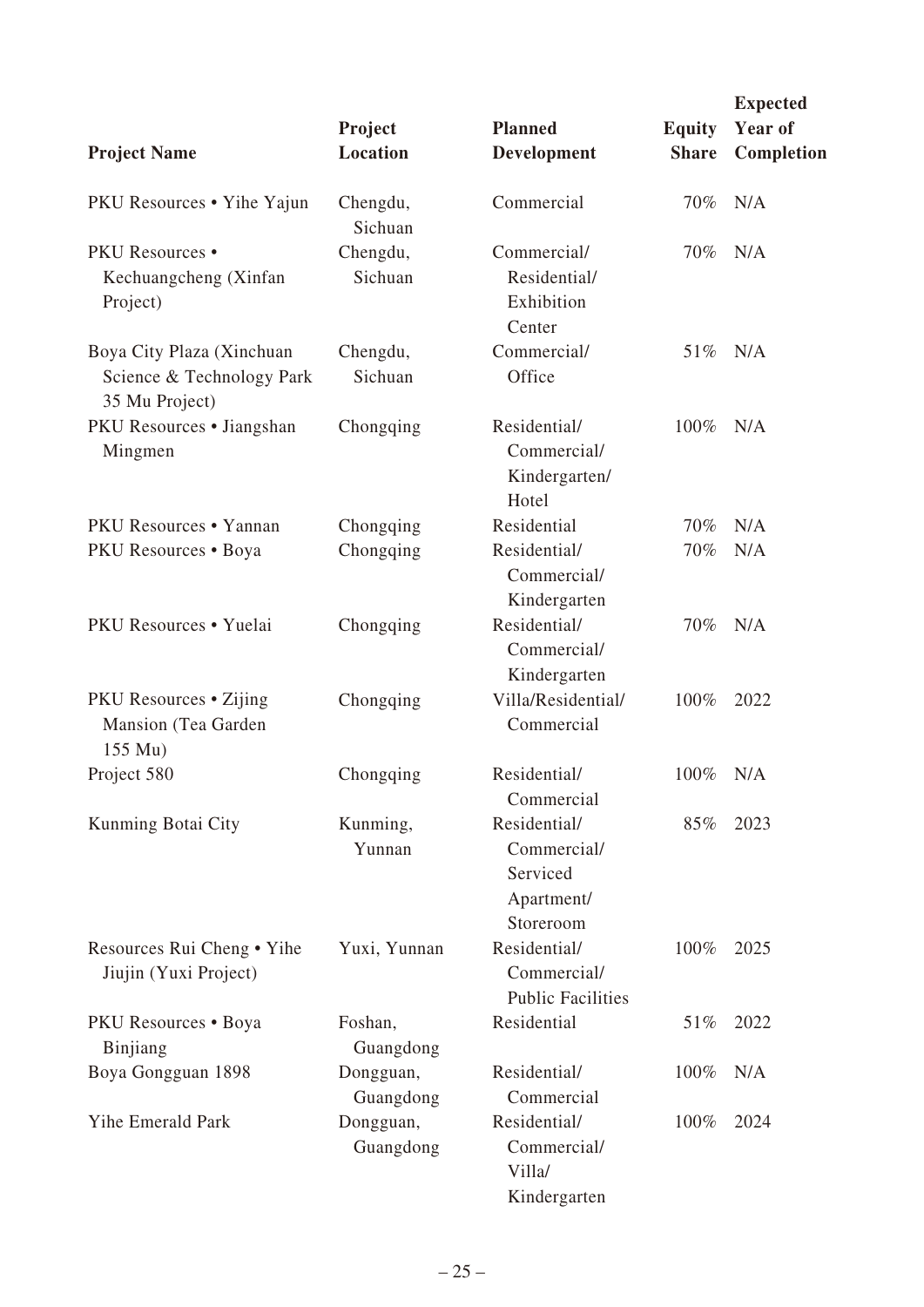|                                                         | Project             | <b>Planned</b>                        | <b>Equity</b> | <b>Expected</b><br>Year of |
|---------------------------------------------------------|---------------------|---------------------------------------|---------------|----------------------------|
| <b>Project Name</b>                                     | Location            | Development                           | <b>Share</b>  | Completion                 |
| <b>PKU Resources • Dream City</b>                       | Guiyang,<br>Guizhou | Office/<br>Commercial                 | $70\%$        | 2022                       |
| Duyun Project (Contracted)                              | Guiyang,<br>Guizhou | Residential/<br>Commercial            |               | 2022                       |
| Quanhu Project (Contracted)                             | Guiyang,<br>Guizhou | Residential/<br>Commercial            | $10\%$        | N/A                        |
| Zunyi Dream City<br>(Contracted)                        | Zunyi, Guizhou      | Residential/<br>Commercial            |               | N/A                        |
| Boya Financial Plaza<br>(Contracted)                    | Xining, Qinghai     | Commercial/<br>Office                 |               | 2022                       |
| Changjiang International<br>Cultural Plaza (Contracted) | Yichang, Hubei      | Residential/<br>Commercial/<br>Office |               | 2022                       |
| <b>Investment Property</b>                              |                     |                                       |               |                            |
| International Building of<br>Wuhan                      | Wuhan, Hubei        | Commercial/<br>Office                 | $100\%$       | N/A                        |
| Boya City Plaza                                         | Chengdu,<br>Sichuan | Residential/<br>Commercial/<br>Office | 51%           | N/A                        |

*Note:* For certain projects, the expected year of completion are not available, as these projects have not commenced or pending for completion acceptance, thus it is unable to estimate the expected completion year.

## *Property Investment*

The turnover of property investment business increased by 59.4% to approximately RMB25,000,000 (six months ended 30 June 2020: RMB15,682,000). The segment results recorded a profit of approximately RMB23,587,000 (six months ended 30 June 2020: RMB5,550,000). The increase in segment revenue was mainly attributed to the increase in rented floor area during the reporting period.

## **Distribution Business**

## *Distribution of Information Products*

The distribution business of the Group recorded a turnover of approximately RMB3,053,990,000 representing an increase of 31.5% as compared to that of six months ended 30 June 2020 (six months ended 30 June 2020: RMB2,322,904,000). The segment results recorded a profit of RMB69,078,000 (six months ended 30 June 2020: a loss of RMB7,585,000).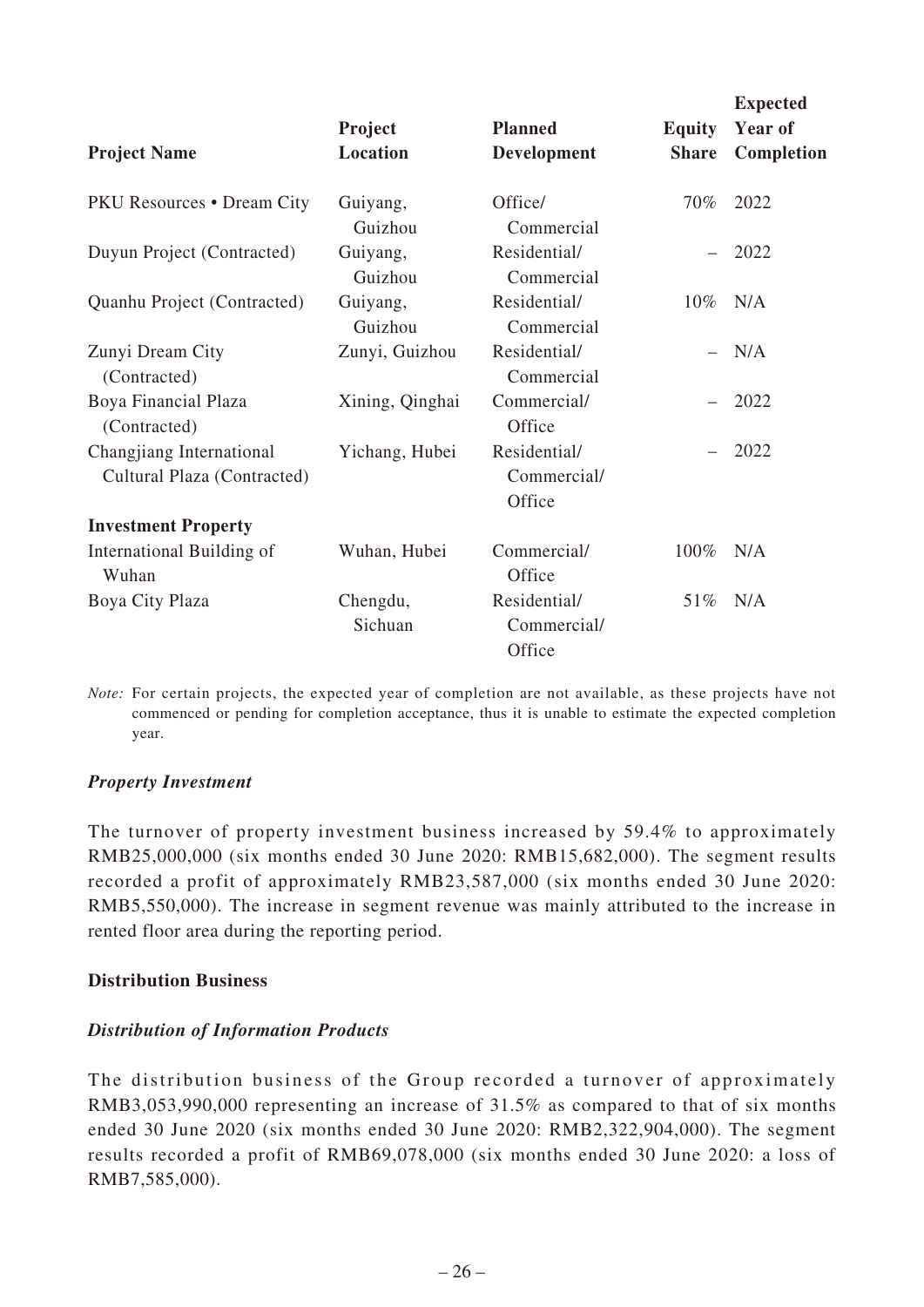The distribution business is mainly focused on the distribution of information products such as servers, printers, switches, networking products, storage devices, workstations, optical screen products, video conference host, conference controller, codec, UPS power supply and notebook computer of a number of internationally famed and branded information product manufacturers such as HP, H3C, CommScope, Microsoft, Corning, Lenovo, Huawei and DELL. The increase in turnover during the reporting period was mainly attributable to the increase in sales volume of information products which were gradually recovered with the containment and control of the pandemic.

#### **PROSPECTS**

The Group is dedicated to a medium to long term development plan of maintaining a satisfactory growth in results and fulfilling its objective to enhance shareholders' value and will continue to seek outstanding and profitable investment opportunities that are in line with the Group's development strategy.

#### **Real Estate Business**

It is expected that the real estate business will continue to face stringent control policies from the Chinese government and financing channels are expected to further tighten. As some leading real estate enterprises encountered cash flow problems due to overleveraging, causing substantial debt defaults, the development of external environment of the industry remains uncertain. Since February 2020, the development of the Group's real estate business has been affected by the restructuring of Peking Founder and four of its subsidiaries, resulting in a slightly slower pace of internal development. Going forward, the Group will further promote lean operation and take proactive actions including adopting prudent operation measures, such as "slowing down construction, ensuring delivery, destocking, facilitating returns and adjusting structure", optimizing inventory, controlling increment, expanding sources of income, reducing expenditure, reducing costs, increasing efficiency, and strengthening risk management and control, to cope with uncertainties of the development of external environment. In addition, the Group will continue to fortify its core strengths in terms of market, customers, products, services, channels, supply chain, cost and cash flow control in order to achieve the goal of improving the performance of its real estate business and ensuring its sustainable development.

## **Distribution Business**

With the historical sound operation and business reserve, the distribution business has already laid the foundation for further development. In the future, the Company will continue to optimize and develop the distribution business and its product mix, steadily expand the scale of the existing distribution business, actively carry out in-depth cooperation with quality manufacturers and other partners to pursue new performance growth, effectively control market risks in an effort to improve the profitability of the distribution business. Meanwhile, the Company will continue to strengthen internal operation management, enhance cost management, and improve internal operation and turnover efficiency in order to improve internal cash flow; and achieve healthy and orderly business development by stringent compliance management.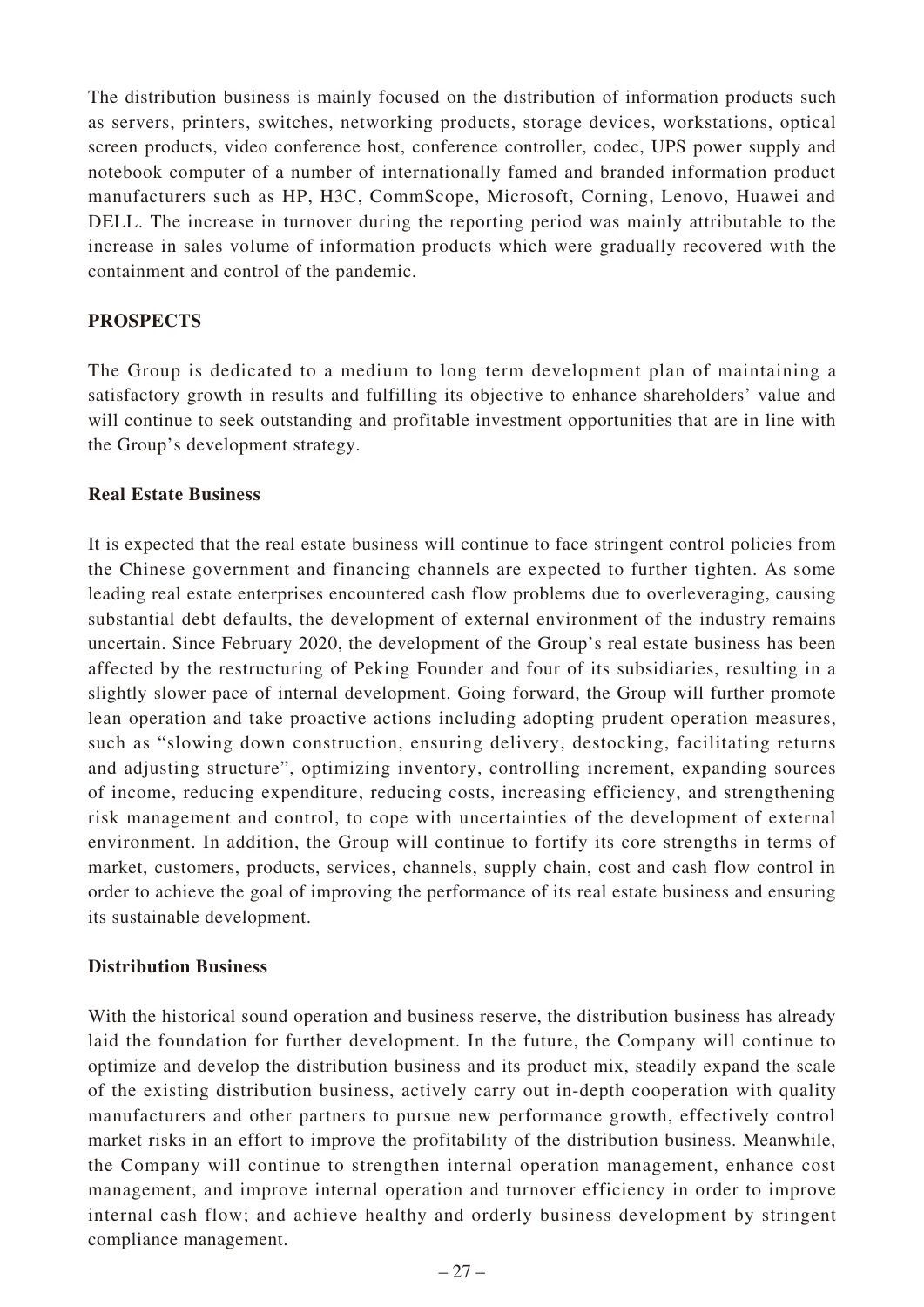## **EMPLOYEES**

The Group has developed human resources policies and procedures based on the performance and merits of its employees. The Group ensures that the pay level of its employees is competitive and employees are rewarded on a performance related basis within the general framework of the Group's salary and bonus systems. The Group provides on-the-job training to its employees in addition to retirement benefit schemes and medical insurance. The Group operates share option scheme for the purpose of providing incentives and rewards to eligible directors and employees of the Group who contribute to the success of the Group's operations. The Group had not granted any share options to its eligible directors and employees during the reporting period. The Group has approximately 905 employees as at 30 June 2021 (31 December 2020: 1,041). The decline in the number of employees is due to reduction in operation scale of property development business and distribution business.

## **FINANCIAL REVIEW**

## **Liquidity, financial resources and capital commitments**

During the reporting period, the Group generally financed its operations with internally generated resources and banking facilities provided by its principal bankers in Hong Kong and the PRC. As at 30 June 2021, the Group had approximately RMB12,058.2 million interestbearing bank and other borrowings (31 December 2020: RMB12,173.9 million), of which approximately RMB462.8 million (31 December 2020: RMB469.8 million) were floating interest bearing and RMB11,583.4 million (31 December 2020: RMB11,704.1 million) were fixed interest bearing. The borrowings, which were subject to little seasonality, consisted of mainly bank loans, trust loans and loans from certain subsidiaries and associates of Peking Founder, and borrowings from financial institutions. All of interest-bearing bank and other borrowings are denominated in RMB, with amount of approximately RMB12,058.2 million (31 December 2020: RMB12,173.9 million) were repayable within one year. The Group's banking facilities were secured by corporate guarantee given by the Company, Peking Founder and Resources Group, and certain properties under development, properties held for sale, the Group's stakes and assignment of return arising from the Group's certain properties under development and properties held for sale. The increase in other payables and accruals by 5.9% to approximately RMB20,007.0 million (31 December 2020: RMB18,882.5 million) was due to increase in contract liabilities arising from sale of properties.

As at 30 June 2021, the Group recorded total assets of approximately RMB36,606.3 million (31 December 2020: RMB38,190.6 million), corresponding liabilities of approximately RMB38,302.1 million (31 December 2020: RMB38,898.5 million), non-controlling interests of approximately RMB1,082.8 million (31 December 2020: RMB1,136.2 million) and negative equity attributable to owners of the parent of approximately RMB2,778.6 million (31 December 2020: negative equity of RMB1,844.1 million). The decrease in equity was attributable to loss for the reporting period. The Group's net asset value per share as at 30 June 2021 was negative RMB0.43 (31 December 2020: negative RMB0.11). The decrease in net asset value per share was attributable to loss for the reporting period.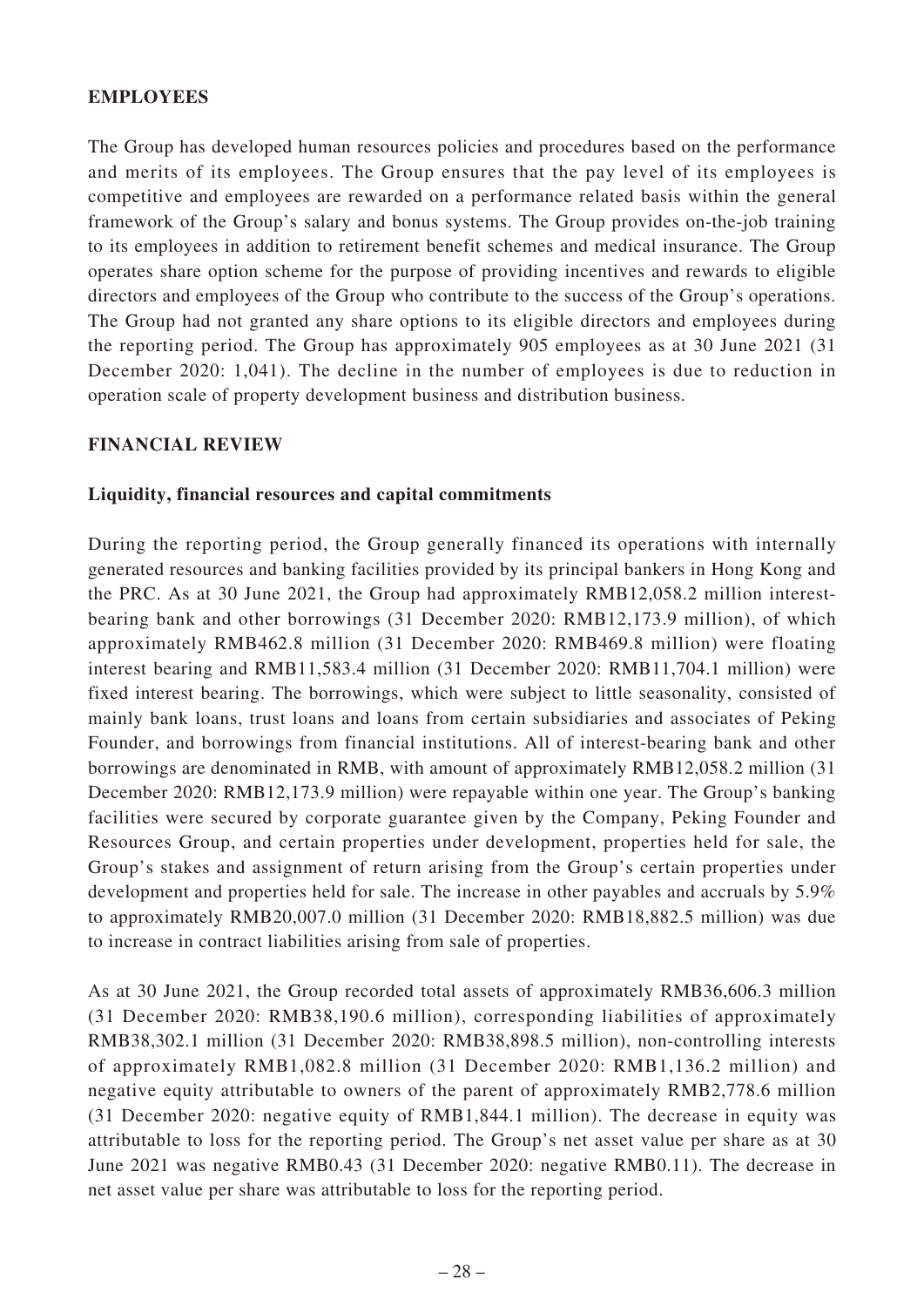The Group had total cash and cash equivalents and restricted cash of approximately RMB1,165.9 million and RMB400.2 million, respectively as at 30 June 2021 (31 December 2020: RMB1,401.9 million and RMB461.3 million). As at 30 June 2021, the Group's gearing ratio, measured on the basis of total borrowings as a percentage of total equity, was negative 7.1 (31 December 2020: negative 17.2) while the Group's current ratio was 0.91 (31 December 2020: 0.94). As at 30 June 2021, the capital commitments for contracted, but not provided for, properties under development were approximately RMB3,894.7 million (31 December 2020: RMB4,959.2 million).

The Group is currently in discussion with the lenders to extend the repayment of principal and interest of loans defaulted. The Group will continue to focus on improving the net cash from operating activities and to meet its funding requirements in its usual course of operation by cash flows generated from operations, as well as implementing tighter control over costs, working capital and capital expenditure.

## **Treasury policies**

The Group adopts conservative treasury policies and controls tightly over its cash and risk management. The Group's cash and cash equivalents are held mainly in Hong Kong Dollars ("HK\$"), RMB and United States Dollars ("U.S. dollars"). Surplus cash is generally placed in short term deposits denominated in HK\$, RMB and U.S. dollars.

## **Exposure to fluctuations in exchange rates and related hedges**

The Group operates mainly in Mainland China and Hong Kong. For the operations in Mainland China, most of its revenues and expense are measured in RMB. For the operations in Hong Kong, most of the transactions are denominated in HK\$ and U.S. dollars. The values of RMB against the U.S. dollars and other currencies may fluctuate and are affected by, among other things, changes in the PRC's political and economic conditions. The conversion of foreign currencies into RMB is subject to the rules and regulations of the foreign exchange controls promulgated by the Chinese government. The Group has minimal exposure to exchange rate fluctuation. No financial instrument was used for hedging purposes.

## **Future plans for material investments or capital assets**

The Group did not have any concrete future plans for material investments or capital assets as at 30 June 2021 (31 December 2020: Nil). However, the Group always seeks for new investment opportunities in the real estate business and distribution business to broaden the revenue and profit potential of the Group and enhance shareholders' value in long term.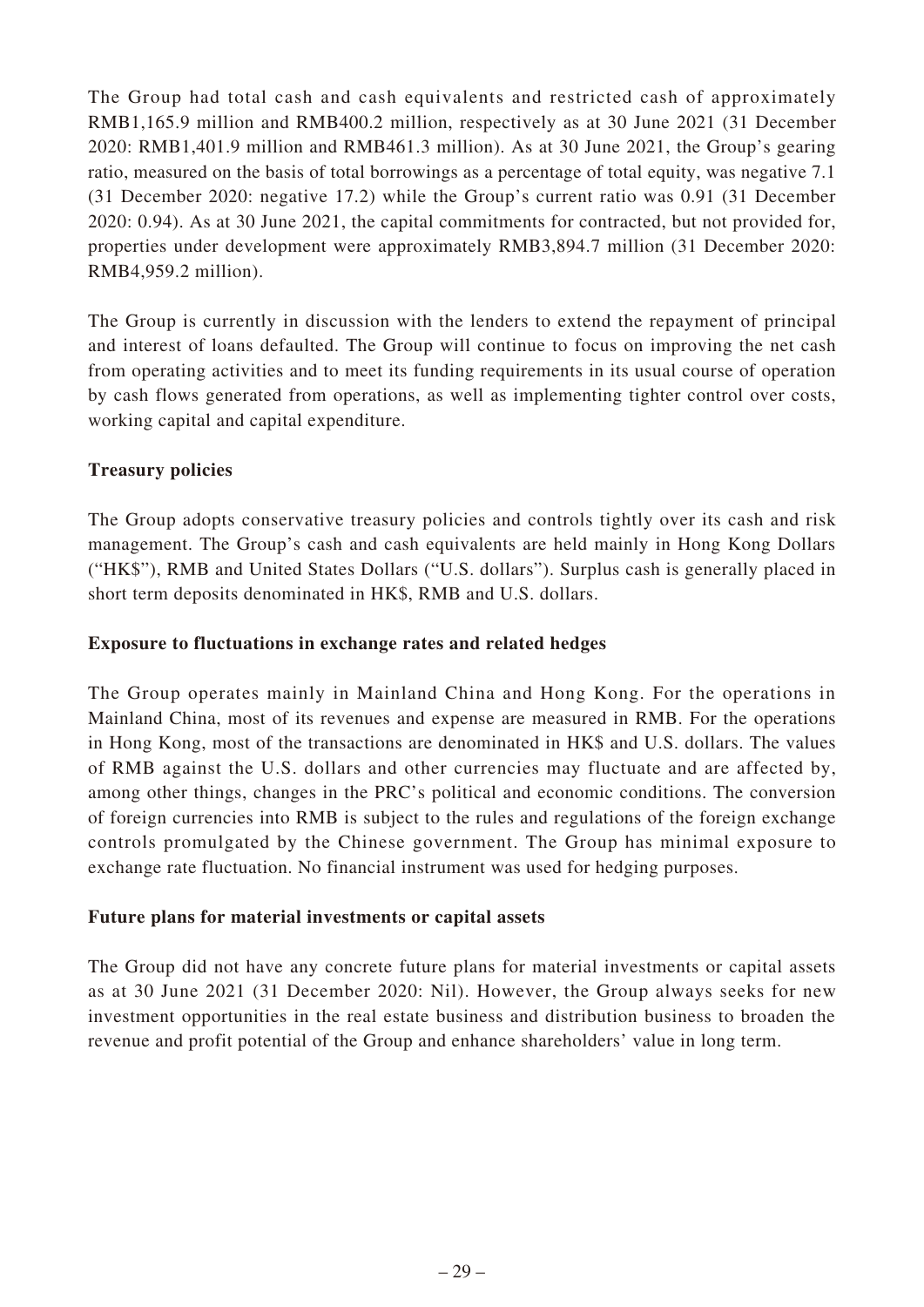## **Material acquisitions and disposals of subsidiaries, associates and joint ventures**

The Group had no material acquisitions or disposals of subsidiaries, associates and joint ventures for the six months ended 30 June 2021.

## **Charges on assets**

As at 30 June 2021, properties under development of approximately RMB12,036.1 million (31 December 2020: RMB12,176.1 million), properties held for sale of approximately RMB4,399.9 million (31 December 2020: RMB5,451.7 million), property, plant and equipment of approximately RMB26.3 million (31 December 2020: RMB23.2 million), investment properties of approximately RMB163.8 million (31 December 2020: RMB165.3 million), bank deposits of approximately RMB10.0 million (31 December 2020: RMB10.4 million), certain equity interests of certain subsidiaries and the assignment of returns arising from certain properties under development and properties held for sale of the Group were pledged to banks to secure general banking facilities granted, as deposits for construction of the relevant properties and as guarantees deposits for certain mortgage loans granted by banks to purchasers of the Group's properties.

## **Contingent liabilities**

As at 30 June 2021, the Group had contingent liabilities relating to guarantees in respect of mortgage facilities granted by certain banks to certain purchasers of the Group's properties amounting to approximately RMB5,445.7 million (31 December 2020: RMB7,886.6 million). This represented the guarantees in respect of mortgages granted by banks relating to the mortgage loans arranged for purchasers of the Group's properties. Pursuant to the terms of the guarantees, upon default in mortgage payments by these purchasers, the Group is responsible to repay the outstanding mortgage principals together with the accrued interest and penalty owed by the defaulting purchasers and the Group is entitled (but not limited to) to take over the legal titles and possession of the related properties. The Group's guarantee period starts from the date of grant of the relevant mortgage loans and ends upon issuance of real estate ownership certificates which are generally available within one to two years after the purchasers take possession of the relevant properties. The fair value of the guarantees is not significant and the directors of the Company consider that in case of default in payments, the net realisable value of the related properties will be sufficient to cover the repayment of the outstanding mortgage principals together with the accrued interests and penalties and therefore no provision has been made for the guarantees in the interim condensed consolidated financial information as at 30 June 2021 (31 December 2020: Nil).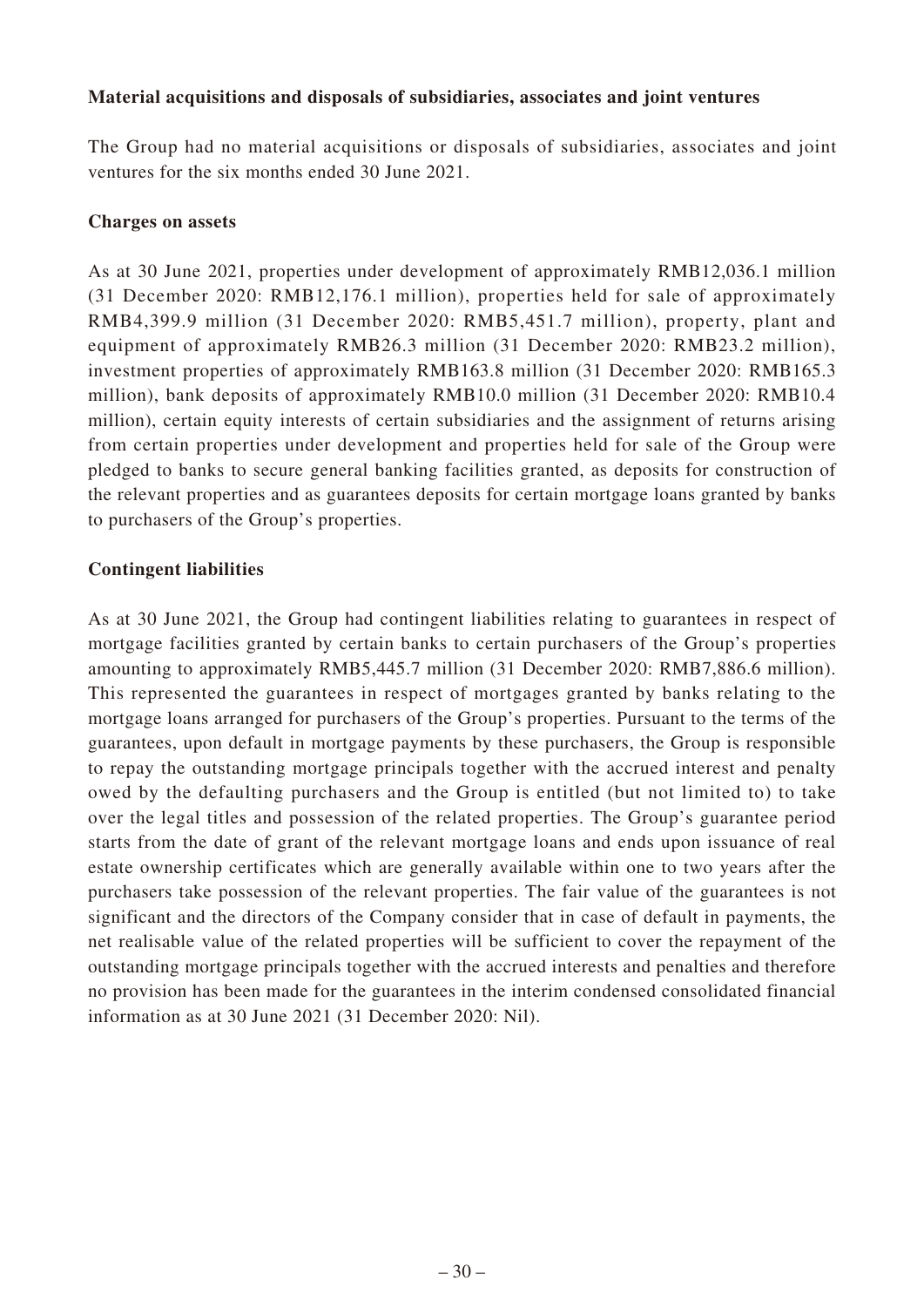## **Events after the reporting period**

## *1. The restructuring process of Peking Founder Group*

The Company received a notification letter from the administrator of Peking Founder on 5 July 2021, which stated that a written civil ruling (No. (2020)京01破13號之五) served by The First Intermediate People's Court of Beijing was received by it on the same day, in which it was held that the "Restructuring Proposal of the Five Companies including Peking University Founder Group Company Limited (Draft)" (the "Restructuring Proposal (Draft)") was approved and the restructuring procedure was terminated. Accordingly, the Restructuring Proposal (Draft) has become effective and is in the phase of execution.

Details of the restructuring and liquidation process of Peking Founder Group is set out in the announcements of the Company dated 25 January 2021, 29 January 2021, 2 February 2021, 22 February 2021, 12 March 2021, 3 May 2021, 31 May 2021 and 8 July 2021, respectively.

## *2. Change of controlling shareholders and substantial shareholders of the Company*

As informed by the Liquidators, Founder Information (acting by the Liquidators) conducted several sales of the shares in the Company, details of which are set out as follow:

- (1) on 29 June 2021, Founder Information (acting by the Liquidators) accepted an irrevocable offer made by Ample Grace Investments Limited ("Ample Grace"), pursuant to which, Founder Information agreed to sell 641,615,565 shares in the Company (representing approximately 10% of total issued share capital of the Company) ("Accepted Offer Shares") to Ample Grace; and Ample Grace was granted a right to require Founder Information to purchase from Ample Grace all Accepted Offer Shares (subject to the completion of such sale set out above). Details of the transfer are set out in the announcement of the Company dated 8 July 2021;
- (2) on 12 August 2021, Founder Information (acting by the Liquidators) sold 1,276,384,435 shares in the Company (representing approximately 19.89% of total issued share capital of the Company) to Ample Grace. The 1,918,000,000 shares in the Company held by Ample Grace are subject to the share charge entered into by Ample Grace and Founder Information on 11 August 2021 and the put option in respect of the Accepted Offer Shares was terminated. Details of the transfer and the share charge are set out in the announcement of the Company dated 31 August 2021;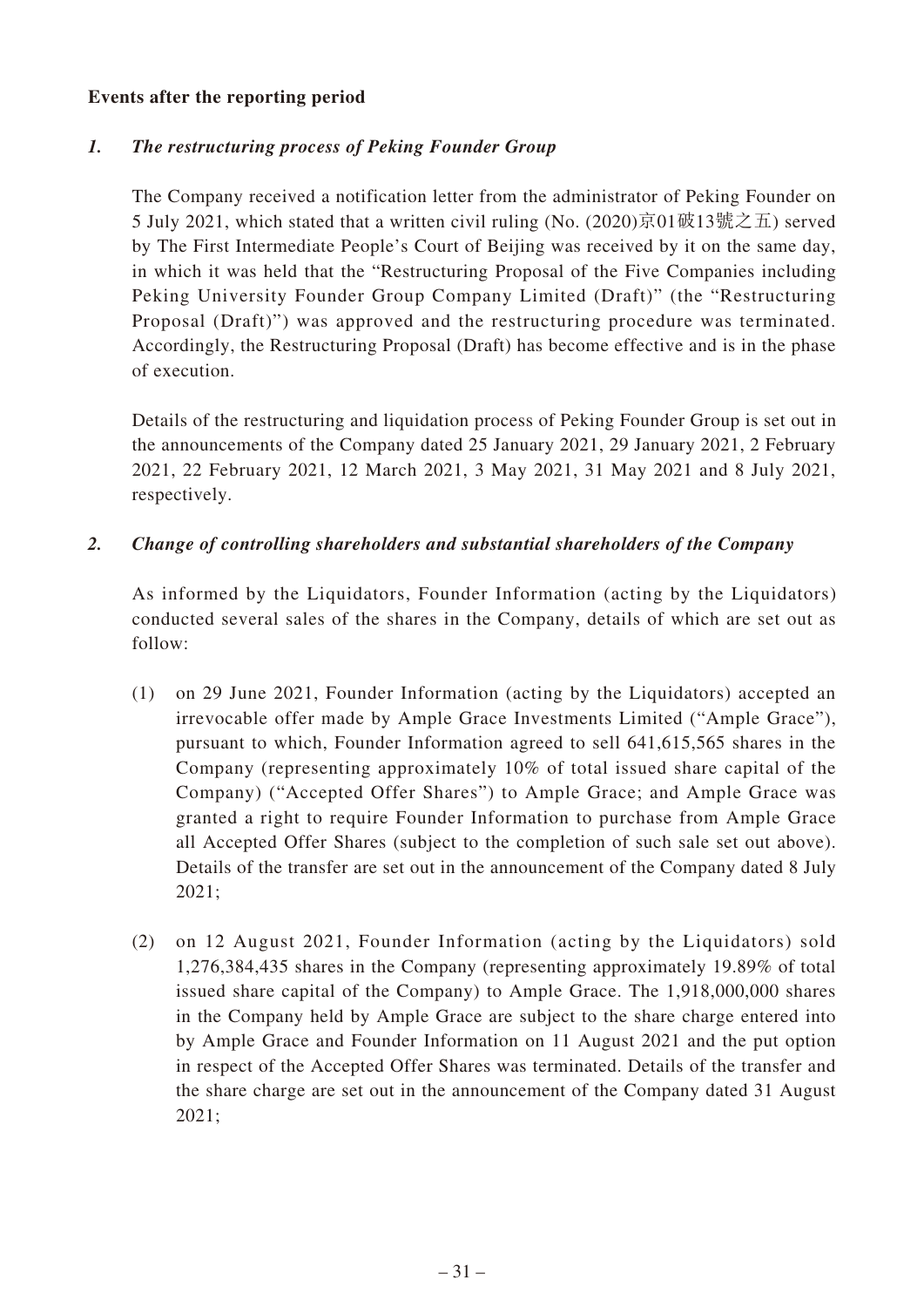- (3) on 8 October 2021, Founder Information (acting by the Liquidators) sold 1,276,814,973 shares in the Company (representing approximately 19.90% of the issued share capital of the Company) to Firstunion Animation Technology (HK) Co. Limited ("Firstunion"). Upon completion of such transfer on 18 October 2021, Firstunion became a substantial shareholder of the Company and Founder Information beneficially owned 655,319,434 shares in the Company (representing approximately 10.21% of the issued share capital of the Company) and ceased to be a controlling shareholder of the Company. Details of the transfer are set out in the announcement of the Company dated 29 October 2021; and
- (4) on 20 October 2021, Founder Information (acting by the Liquidators) accepted an irrevocable offer made by Kaiya Fund Pte. Ltd. ("Kaiya Fund"), pursuant to which Founder Information (acting by the Liquidators) agreed to sell a total of 641,600,000 shares in the Company (representing approximately 10.00% of the issued share capital of the Company) to Kaiya Fund. Upon completion of the transfer on 5 November 2021, Founder Information (acting by the Liquidators) beneficially owned 13,719,434 shares in the Company (representing approximately 0.21% of the issued share capital of the Company) and Kaiya Fund beneficially owned 641,600,000 shares in the Company (representing approximately 10.00% of the issued share capital of the Company). As a result, Kaiya Fund became a substantial shareholder of the Company and Founder Information ceased to be a substantial shareholder of the Company. Details of the transfer are set out in the announcement of the Company dated 30 November 2021.

## *3. Litigations*

The Group has been involved in the following major legal proceedings after the reporting period:

(1) in August 2021, Zhonghang Trust Company Limited\* ("Zhonghang Trust") filed a civil complaint in the Intermediate People's Court of Nanchang, Jiangxi Province against Kunshan Hi-Tech in respect of the outstanding debts amounting to RMB1,035,850,924.54 (including outstanding principal of RMB400 million and outstanding interest and the default interest accrued as of 30 June 2021). In December 2021, the Intermediate People's Court of Nanchang, Jiangxi Province issued a civil judgment, which ruled that Kunshan Hi-Tech shall repay to Zhonghang Trust the principal amount of the loan of RMB400 million together with the outstanding interest up to the date of actual repayment and the default payment, and that Zhonghang Trust shall have a prioritized right to compensation over the proceeds from the discounting, auction or sale of the state-owned land use rights mortgaged by Kunshan Hi-Tech. In January 2022, Kunshan Hi-Tech filed an appeal against the judgment with the Intermediate People's Court of Nanchang, Jiangxi Province;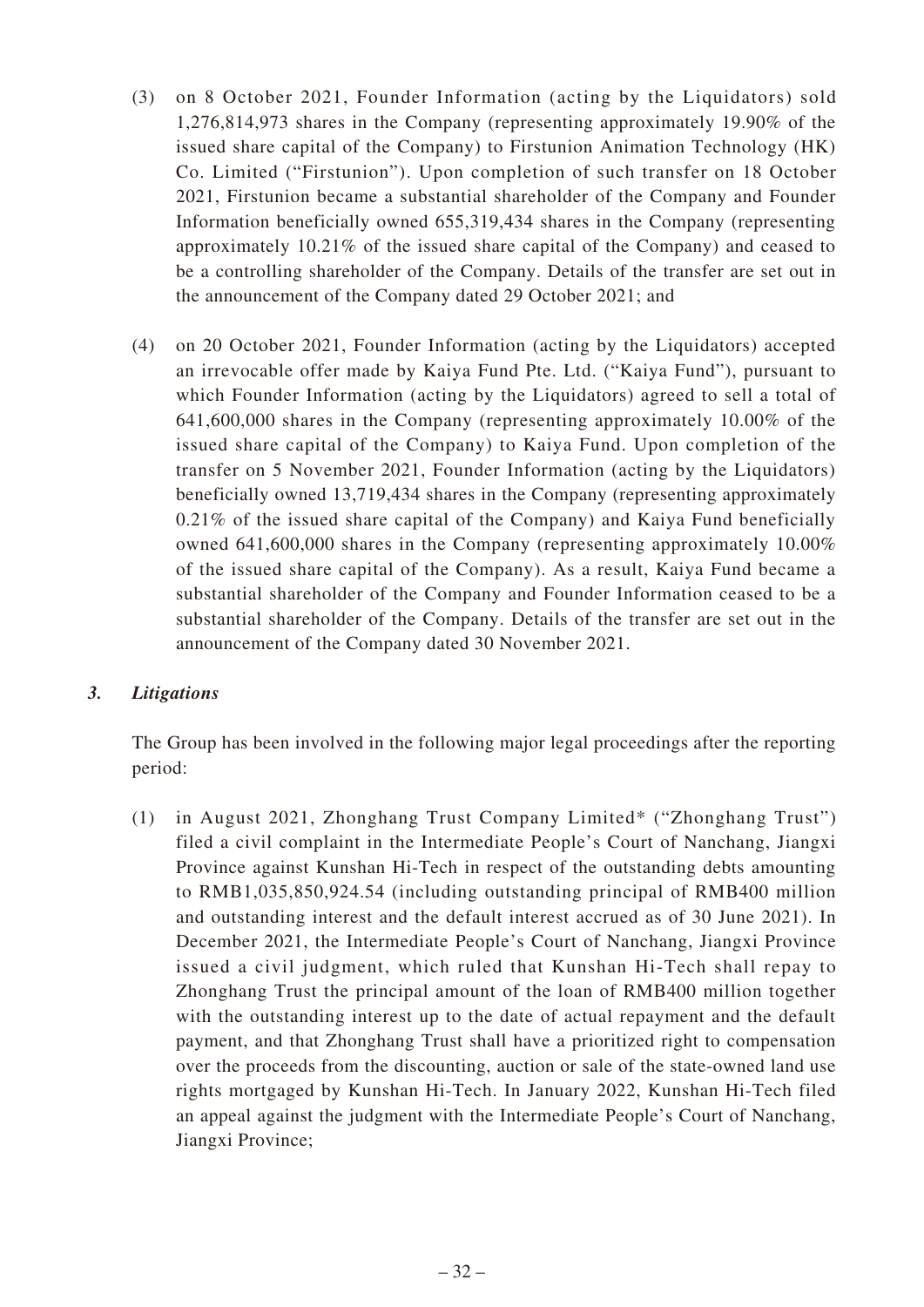- (2) in August 2021, Shanghai International Trust Company Limited\* ("Shanghai Trust") filed a civil complaint in the Shanghai Financial Court against the indirectly wholly-owned subsidiaries of the Company, namely Chongqing Yingfeng Property Co., Ltd.\* ("Chongqing Yingfeng"), Kunshan Fangshi Property Development Co., Limited\* ("Kunshan Fangshi") and Hong Kong Yingfeng Holdings Limited ("Hong Kong Yingfeng") in respect of the outstanding debts amounting to RMB413,640,127.62. In December 2021, a mediation agreement was entered into between the relevant subsidiaries and Shanghai Trust. In January 2022, a civil mediation letter was issued by the Shanghai Financial Court. Details of this legal proceeding are set out in the announcements of the Company dated 15 October 2021 and 27 January 2022;
- (3) in August 2021, Shanghai Trust filed a civil complaint in the Shanghai Financial Court against Beijing Founder Century Information System Co., Ltd. ("Beijing Founder") and Chongqing Yingfeng in respect of the outstanding debts amounting to RMB716,171,285.90 (including outstanding principal and interest). In December 2021, a mediation agreement was entered into between the relevant subsidiaries and Shanghai Trust. In January 2022, a civil mediation letter was issued by the Shanghai Financial Court. Details of this legal proceeding are set out in the announcements of the Company dated 15 October 2021 and 27 January 2022;
- (4) in August 2021, Shanghai Trust filed a civil complaint in the Shanghai Financial Court against Kunshan Fangshi in respect of the outstanding entrusted loans amounting to RMB982,523,221.99 (including the outstanding principal, damages and legal costs). In September 2021, Shanghai Trust filed an application to the Shanghai Financial Court to add Peking University Resources Group Investment Co., Limited ("Resources Investment") as a defendant of the same case. In December 2021, a mediation agreement was entered into between the relevant subsidiaries and Shanghai Trust. In January 2022, a civil mediation letter was issued by the Shanghai Financial Court. Details of this legal proceeding are set out in the announcement of the Company dated 27 January 2022;
- (5) in August 2021, Minmetals International Trust Co., Ltd ("Minmetals International") filed a civil complaint in the Intermediate People's Court of Xining, Qinghai Province against Dongguan Yihui Property Co., Limited ("Dongguan Yihui"), Yuxi Runya Property Company Limited\* ("Yuxi Runya") and Chongqing Yingfeng in respect of the outstanding debts amounting to approximately RMB1,510 million (Minmetals International changed the amount of outstanding debts of the case to RMB1,458,513,421.66 in December 2021);
- (6) in August 2021, Minmetals International filed a civil complaint in the Intermediate People's Court of Xining, Qinghai Province against Wuhan Tianhe Jinrui Property Development Company Limited\*, Yuxi Runya and Resources Investment in respect of the outstanding entrusted loans amounting to approximately RMB631 million (including outstanding principal of RMB620 million and outstanding interest and default interest as of 19 August 2021);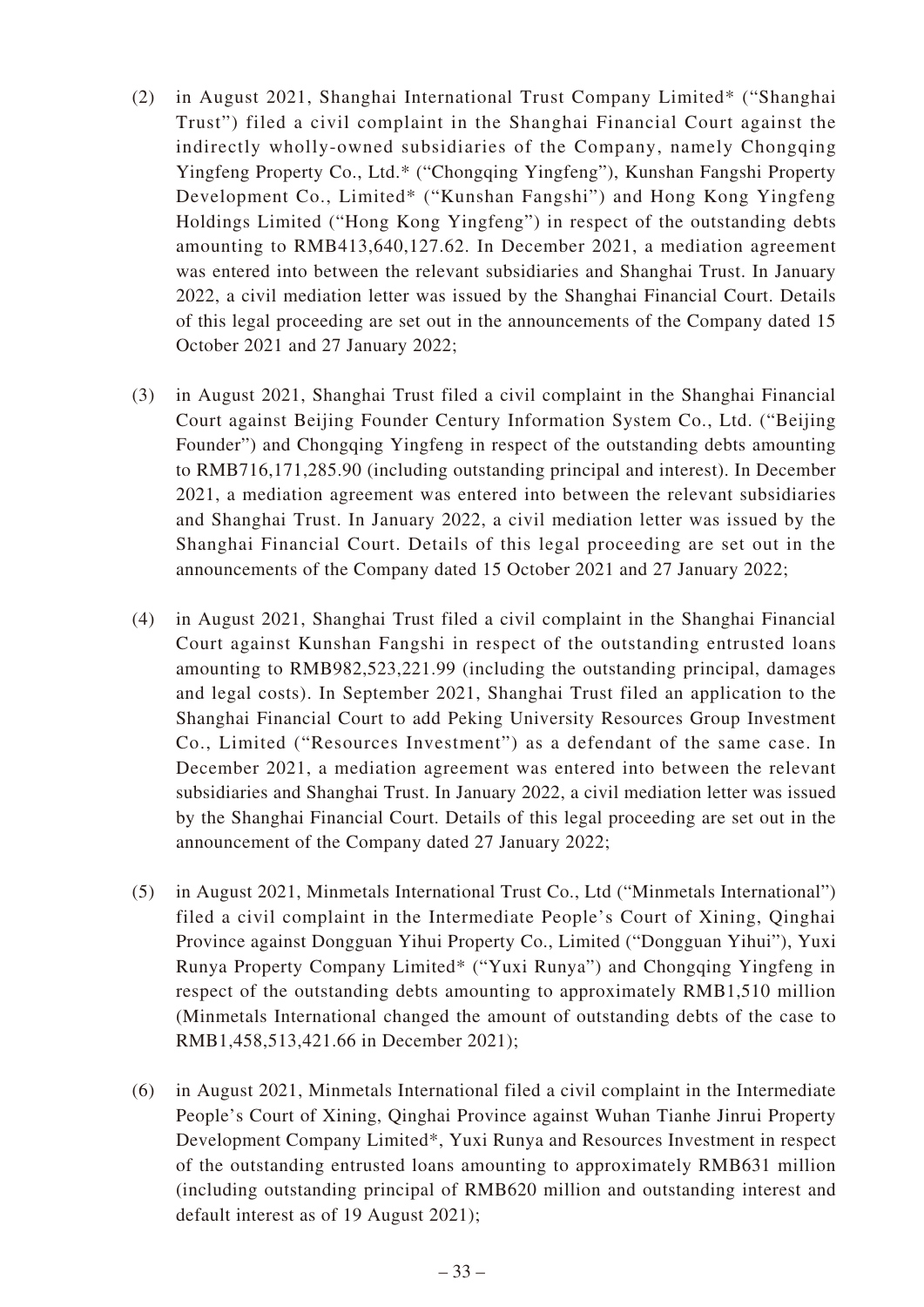- (7) in August 2021, Kunshan Hi-Tech filed a civil complaint in the Intermediate People's Court of Suzhou, Jiangsu Province against Peking University Resources (Hubei) Asset Management Co., Limited ("Resources Hubei") in respect of the outstanding debts amounting to RMB178,517,969.43 (including the outstanding principal and interest accrued as of 31 August 2021);
- (8) in October 2021, the People's Court of Haidian District, Beijing made an order that 70% of the equity interests of Qingdao Boya Real Estate Co., Limited\*, a subsidiary of Resources Investment, shall be auctioned and sold;
- (9) in November 2021, Peking University Resources Group Limited\* ("Resources Group") filed a civil legal proceeding in the First Intermediate People's Court of Beijing against Resources Investment in respect of the amount owed by Resources Investment to Resources Group, which Resources Group claimed to be approximately RMB7,926 million, details of which are set out in the announcement of the Company dated 10 November 2021;
- (10) in November 2021, Resources Investment filed a legal proceeding in the People's Court of Haidian District, Beijing against Mr. Zeng Gang to request him to return the business licenses, company seals and other necessary documents of Resources Investment;
- (11) in December 2021, the People's Court of Haidian District, Beijing made an order that 70% of the equity interests of Qingdao Boya Real Estate Co., Limited\*, a subsidiary of Resources Investment, shall be frozen;
- (12) in December 2021, Resources Hubei filed a derivative action with the Intermediate People's Court of Chengdu, Sichuan Province against Mr. Zeng Gang in respect of losses and damages suffered by Resources Investment as a result of Mr. Zeng Gang's misconduct, details of which are set out in the announcement of the Company dated 24 January 2022; and
- (13) Beijing Founder received a notice in January 2022 from the Dongguan City Court regarding an Amended Application for Realisation of Pledged Interests\* (the "Application") filed by CITIC Trust Co., Ltd.\* ("CITIC Trust") against Dongguan Yihui with the Dongguan City Court. In January 2019, Beijing Founder as the borrower and CITIC Trust as the lender entered into a loan agreement (the "Loan Agreement"), pursuant to which CITIC Trust provided a loan of RMB2.5 billion to Beijing Founder. Dongguan Yihui mortgaged its properties to secure the repayment of loan under the Loan Agreement. In addition, Resources Group agreed to act as the co-borrower and the guarantor for the repayment of loan under the Loan Agreement. Pursuant to the Application, CITIC Trust sought a decision from the Dongguan City Court for the auction, sale or otherwise the legal disposition of specified properties of Dongguan Yihui to repay in priority the outstanding debt due to CITIC Trust under the Loan Agreement of RMB1,142,789,983.70 (calculated up to 15 November 2021).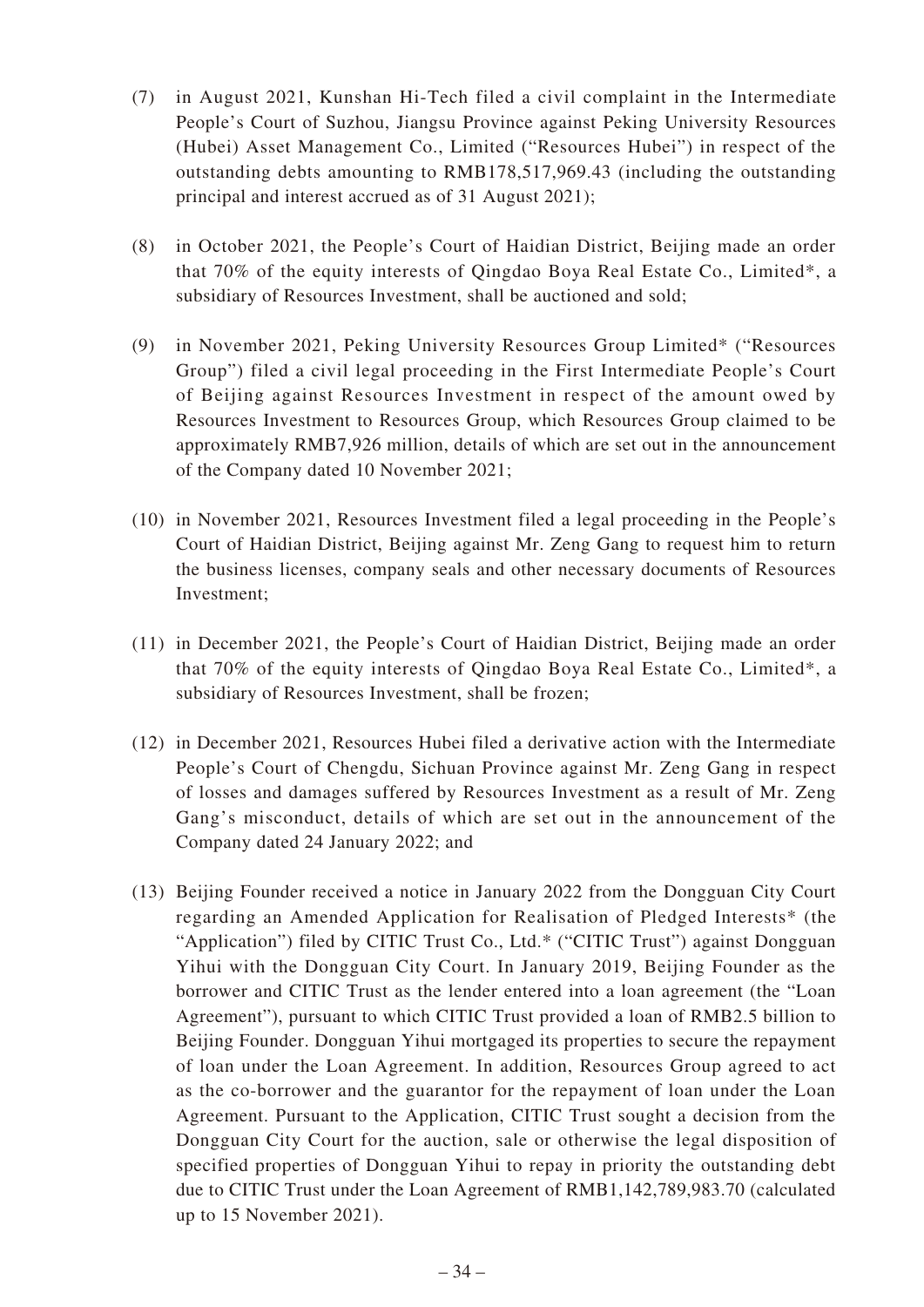## *4. Resumption Guidance*

On 23 July 2021 and 18 January 2022, the Company received the following resumption guidance from the Stock Exchange (the "Resumption Guidance"):

- (i) publish the revised consolidated financial statements of the Company for the year ended 31 December 2020 and address any audit modifications;
- (ii) demonstrate the Company's compliance with Rule 13.24 of the Rules Governing the Listing of Securities on The Stock Exchange of Hong Kong Limited (the "Listing Rules");
- (iii) announce all material information for the Company's shareholders and investors to appraise the Company's position;
- (iv) publish all outstanding financial results and address any audit modifications;
- (v) conduct an independent investigation into the Misappropriation and Misconduct (as defined in the announcement of the Company dated 10 December 2021), announce the investigation findings, assess and announce the impact on the Company's financial and operation position, and take appropriate remedial actions; and
- (vi) conduct an independent internal control review and demonstrate that the Company has in place adequate internal controls and procedures to comply with the Listing Rules.

Details of the Resumption Guidance are set out in the announcements of the Company dated 28 July 2021 and 21 January 2022.

## *5. Change of financial year end date*

As disclosed in the Company's announcement dated 5 January 2022, the Board resolved to change the financial year end date of the Company from 31 December to 31 March with effect from 5 January 2022.

Following the change of financial year end date, in respect of the Company's audited consolidated financial information for the 15-month period from 1 January 2021 to 31 March 2022, the Company will be required to publish results announcement on or before 30 June 2022, and the financial report on or before 31 July 2022.

Thereafter, the Company will announce its unaudited interim results for the 6-month period from 1 April to 30 September and the audited annual results for the 12-month period from 1 April to 31 March on or before 30 November and 30 June each year, respectively.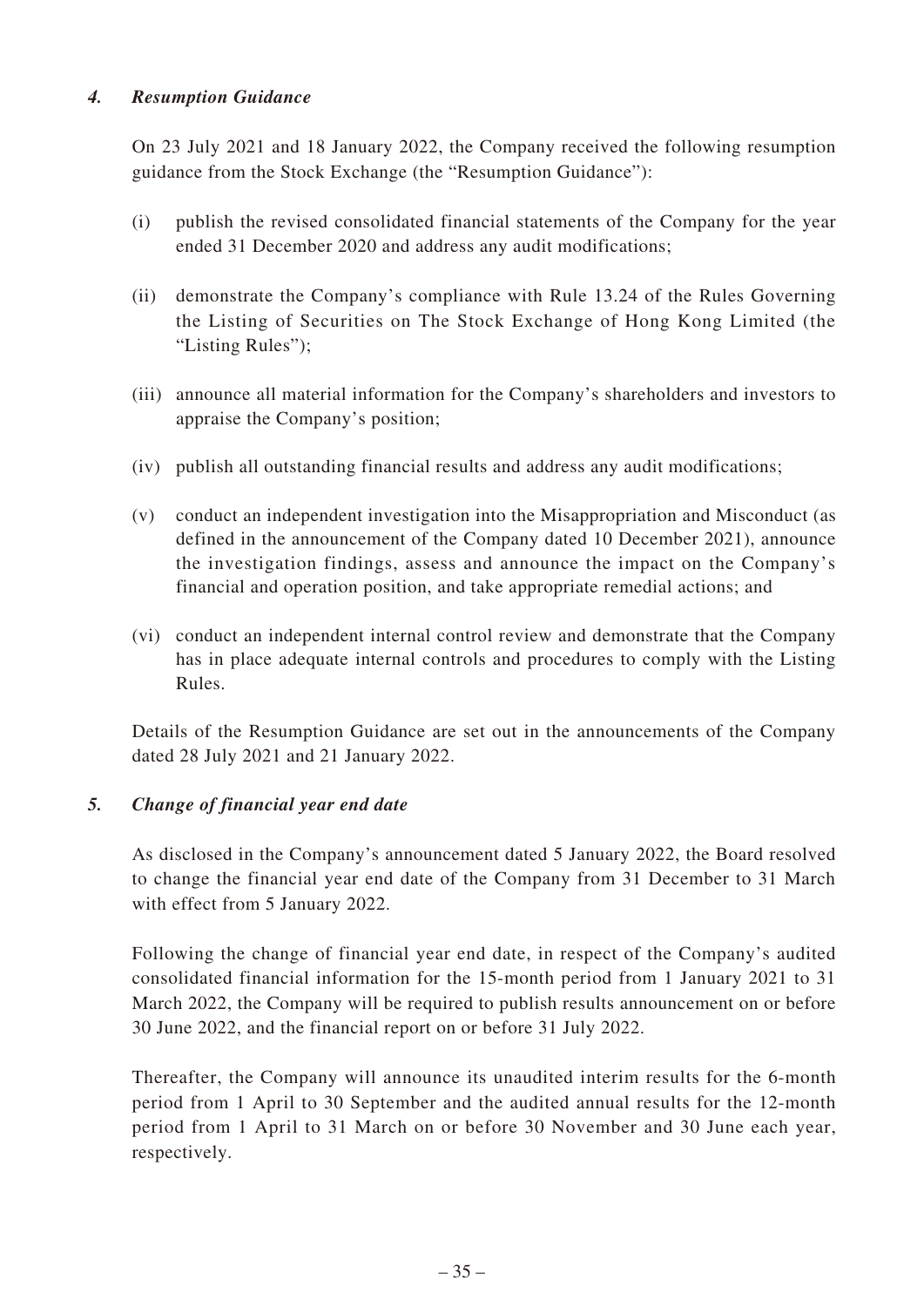# *6. Revision of the information contained in the final results announcement for the year ended 31 December 2020 of the Company dated 31 March 2021 (the "Final Results Announcement")*

On 31 March 2021, the Company published the Final Results Announcement. Subsequently, on 28 April 2021, the Company made an announcement that as the then indirect controlling shareholder of the Company, informed in April 2021 that the amount due to then indirect controlling shareholder included in "Other payables and accruals" in consolidated statement of financial position as at 31 December 2020 should be revised, the management of the Company needed time to reconcile the balance with the related party and to further discuss and consult on whether to adjust the consolidated financial statements of the Company, and thus, more time was needed for the Company to prepare and finalise relevant information to be contained in the annual report for the year ended 31 December 2020.

Subsequent to the publishing of the Final Results Announcement, the auditor of the Company revised the independent auditor's report on the consolidated financial statements of the Company for the year ended 31 December 2020, materially amended the basis for their disclaimer of opinion. As such, the section headed "Extract of Independent Auditor's Report on the Consolidated Financial Statements for the Year Ended 31 December 2020" in the Final Results Announcement has been superseded. For details, including the reasons for the changes and the potential impact on the consolidated financial statements of the Company for the year ended 31 December 2020, please refer to the supplemental announcement to the Final Results Announcement published by the Company on 12 January 2022.

# *7. Major transaction in relation to the disposal of entire issued share capital of Hong Kong Huzi Limited*

On 21 January 2022, the Company and Wealth Elite Group Investment Limited, an independent third party, entered into a sale and purchase agreement, pursuant to which the Company has conditionally agreed to sell, and Wealth Elite Group Investment Limited has conditionally agreed to acquire, the entire issued share capital of Hong Kong Huzi Limited, a direct wholly-owned subsidiary of the Company, at the consideration of HK\$20,000,000. Details of the transaction are set out in the announcement of the Company dated 21 January 2022.

Saved as disclosed above, there is no other important event affecting the Group after the reporting period and up to date of this interim results announcement.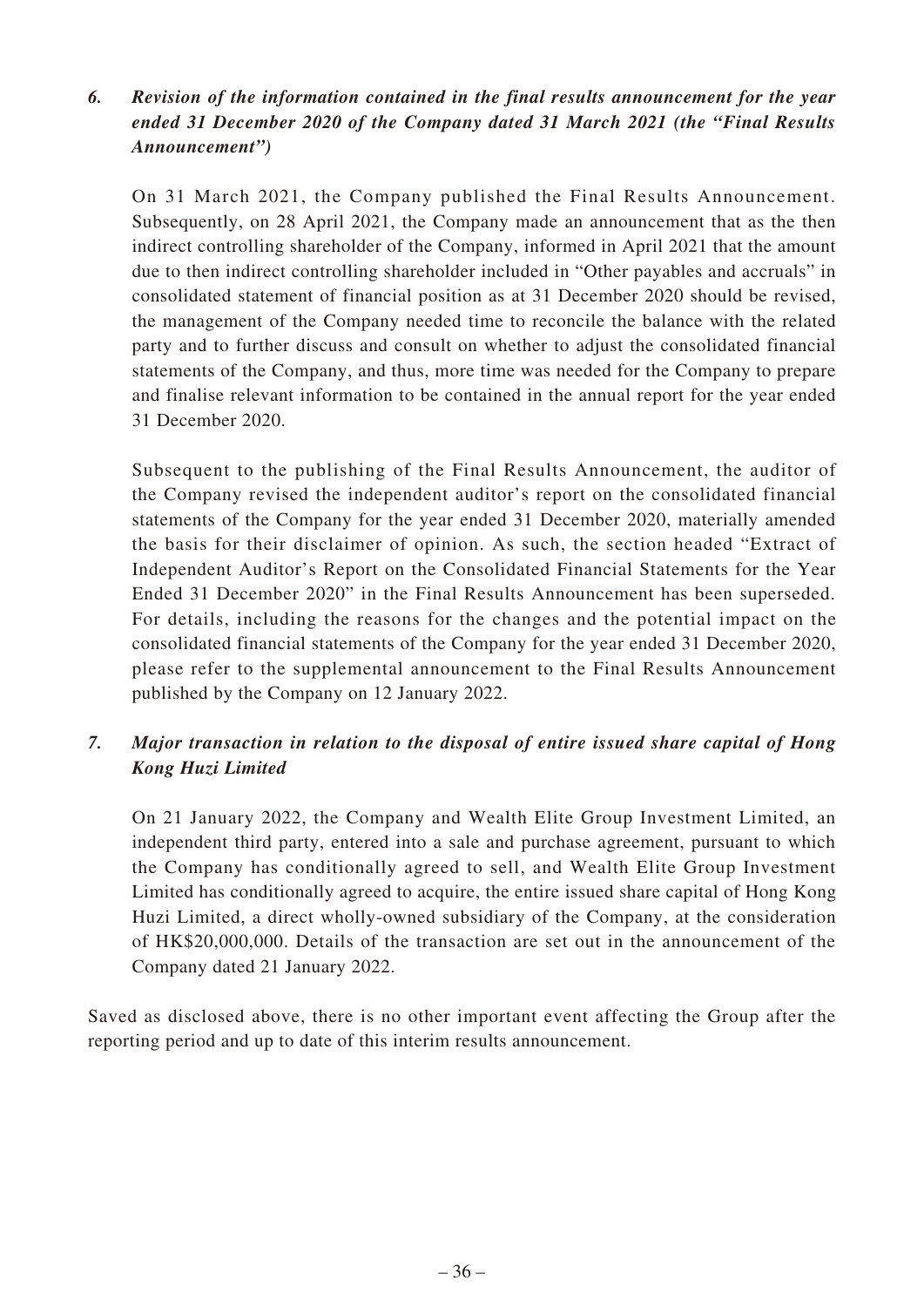# **PURCHASE, REDEMPTION OR SALE OF LISTED SECURITIES**

Neither the Company nor any of its subsidiaries has purchased, redeemed or sold any of its listed securities during the six months ended 30 June 2021.

# **CORPORATE GOVERNANCE**

The Company has complied with all code provisions of the Corporate Governance Code contained in Appendix 14 to the Listing Rules throughout the six months ended 30 June 2021.

# **MODEL CODE FOR SECURITIES TRANSACTIONS BY DIRECTORS OF LISTED ISSUER**

The Company has adopted a model code of conduct regarding securities transactions by directors of the Company on terms no less exacting than the required standard as set out in the Model Code (the "Model Code") as set out in Appendix 10 of the Listing Rules. Having made specific enquiry by the Company, all directors (save that the Company did not receive the confirmations from Mr. Cheung Shuen Lung (ex-Director who resigned on 10 November 2021), Mr. Zeng Gang (ex-Director who resigned on 12 November 2021), Ms. Sun Min (ex-Director who was removed on 10 November 2021), Mr. Ma Jian Bin (ex-Director who was removed on 10 November 2021), Ms. Liao Hang (ex-Director who was removed on 10 November 2021) have confirmed that they have complied with the Model Code regarding directors' securities transactions throughout the accounting period covered by the interim report.

# **AUDIT COMMITTEE**

The audit committee of the Company has reviewed the Group's interim condensed consolidated financial information for the six months ended 30 June 2021, including the accounting principles adopted by the Group, with the Company's management.

# **PUBLICATION OF INTERIM REPORT**

The 2021 interim report of the Company containing all the information required by Appendix 16 of the Listing Rules will be dispatched to the shareholders of the Company and published on The Hong Kong Exchanges and Clearing Limited's website (www.hkexnews.hk) and the Company's website (www.pku-resources.com) in due course.